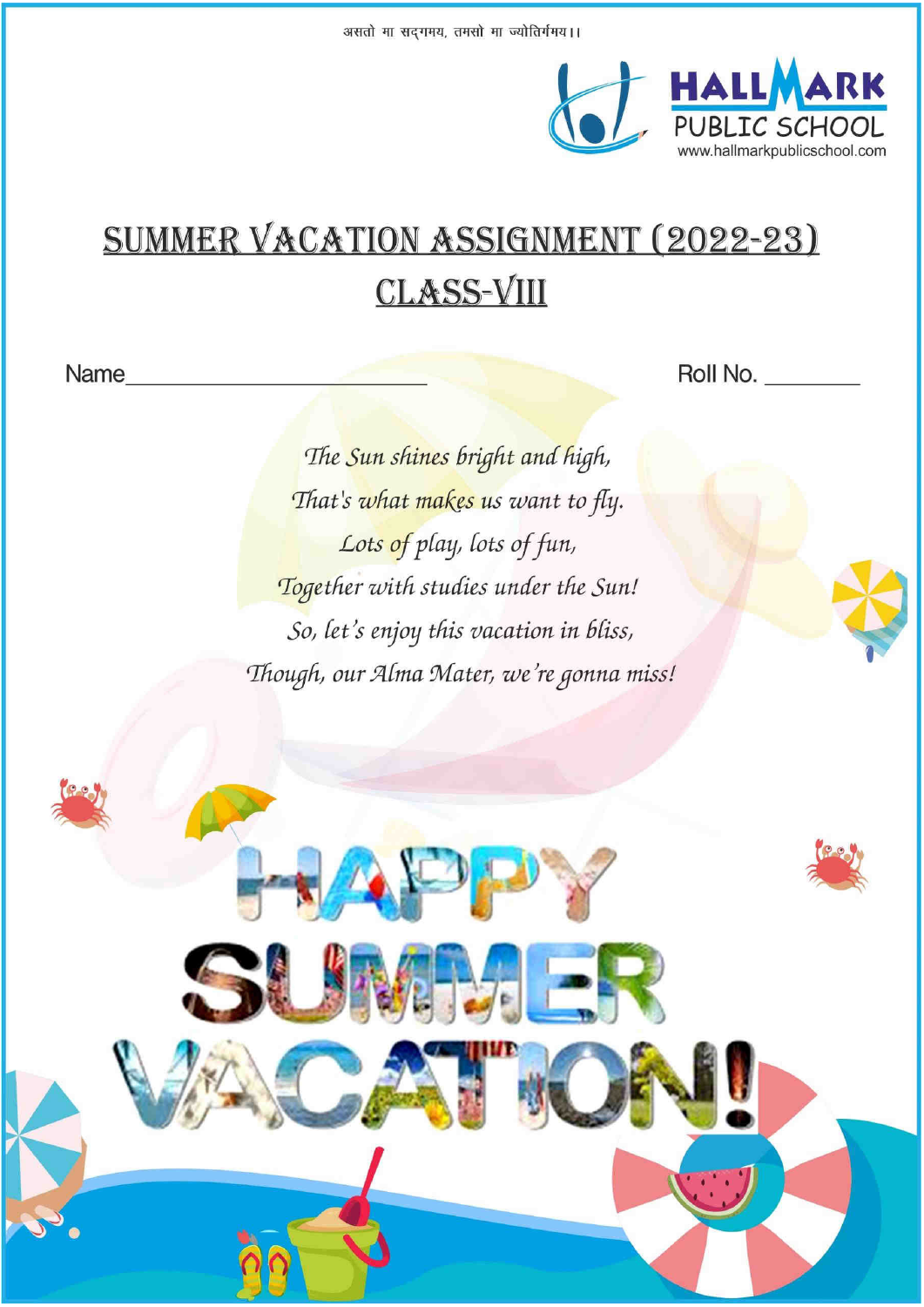

### *PREFACE*

### *Dearest Hallmarkites*

*Summer Vacation is a welcome break- a breather from fixed schedule. It's the time to play, rest, relax and recharge. But as you know 'All play and no work makes Jack a mere toy', your teachers have created 'Question Banks for Periodic Test-1' to facilitate you prepare for your forthcoming exams.* 

- *• The Question Banks (QBs) are in accordance with the Blue Prints of the Periodic Tests-1 of your respective subjects. You get to know the Complete Layout, the Typology of the questions, and the Terminology used in the Question Paper.*
- *• They will help you avoid mugging up your syllabus and forgetting at the time of writing the exam. In a way, it will be a great learning exercise for your exams.*
- *• The more you are accustomed to sitting for a period of time, answering test questions, and pacing yourself, the more comfortable you will feel when you actually sit down to write the exam." These QBs are a good way to practise Writing and work on your Time Management.*
- *• You are more likely to retain something if you learn it spaced over time. These QBs will stimulate your revision and studying and encourage earlier learning and so space out learning, which is likely to improve retention.*
- *• Make sure you revise the Syllabus of Periodic Tests-1 before attempting the QBs. You should find a quiet spot where you won't be disturbed. You can even ask a parent, sibling or friend to act as an invigilator.*

CLASS – VIII (PAGE 2 OF 33)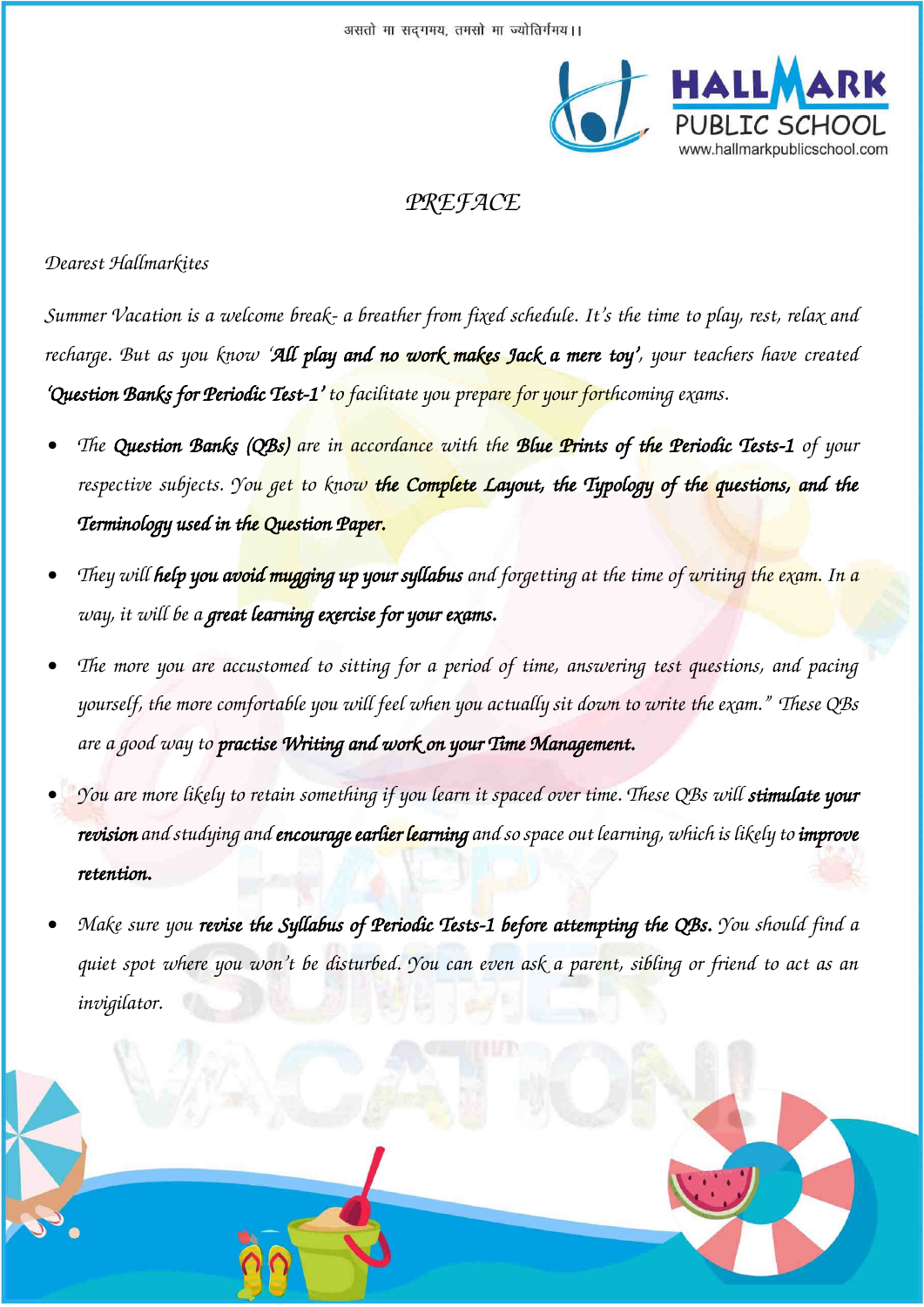

**RENTING!** 

*"The best inheritance parents can give their children is a few minutes of their time each day."*

### *A Few Guidelines For Parents To Make the Long Summer Break Fruitful:*

- *"Knowledge is Power". Therefore encourage your child to cultivate the reading habit because it not only enhances the knowledge acquired but also develops the vocabulary, language skills and improves spellings.*
- *"A healthy mind lives in a healthy body". Encourage your child to go out and play because sports instil discipline, generate sporting spirits, and channelize energies constructively.*
- *Communication skills play a pivotal role in grooming the overall personality of the children. Converse with your child preferably in English to help him / her get comfortable with the language. Encourage your child to read children's magazines like Magic Pot, Sanctuary cubs, Highlights Champs, Kids Explore, Chandamama, Dimdima, etc.*
- *Spend quality time with your child engaging him / her in activities based on enhancing his / her powers of observation and imagination.*
- *Encourage your child to play board games e.g. Chess, Ludo, Carrom, etc.*
- *Encourage your child to do the activities himself / herself and allocate a specific time to do homework everyday.*
- *Make sure your child has a quiet, well-lit place to do Summer Break Assignment.*
- *Avoid having your child do work with the television on or in places with other distractions, such as people coming and going.*
- *When your child asks for help, provide guidance, not answers. If the homework is meant to be done by your child alone, stay away.*
- *Be positive about homework. Tell your child how important school and its work is. The attitude you express about homework will be the attitude your child acquires.*
- *Reward progress in homework. If your child has been successful in homework completion and is working hard, celebrate that success with a special event (e.g., pizza, a walk, a trip to the park) to reinforce the positive effort.*

CLASS – VIII (PAGE 3 OF 33)

*Wishing you all happy times together!!! Happy Holidays! Hallmark Team* 

Ń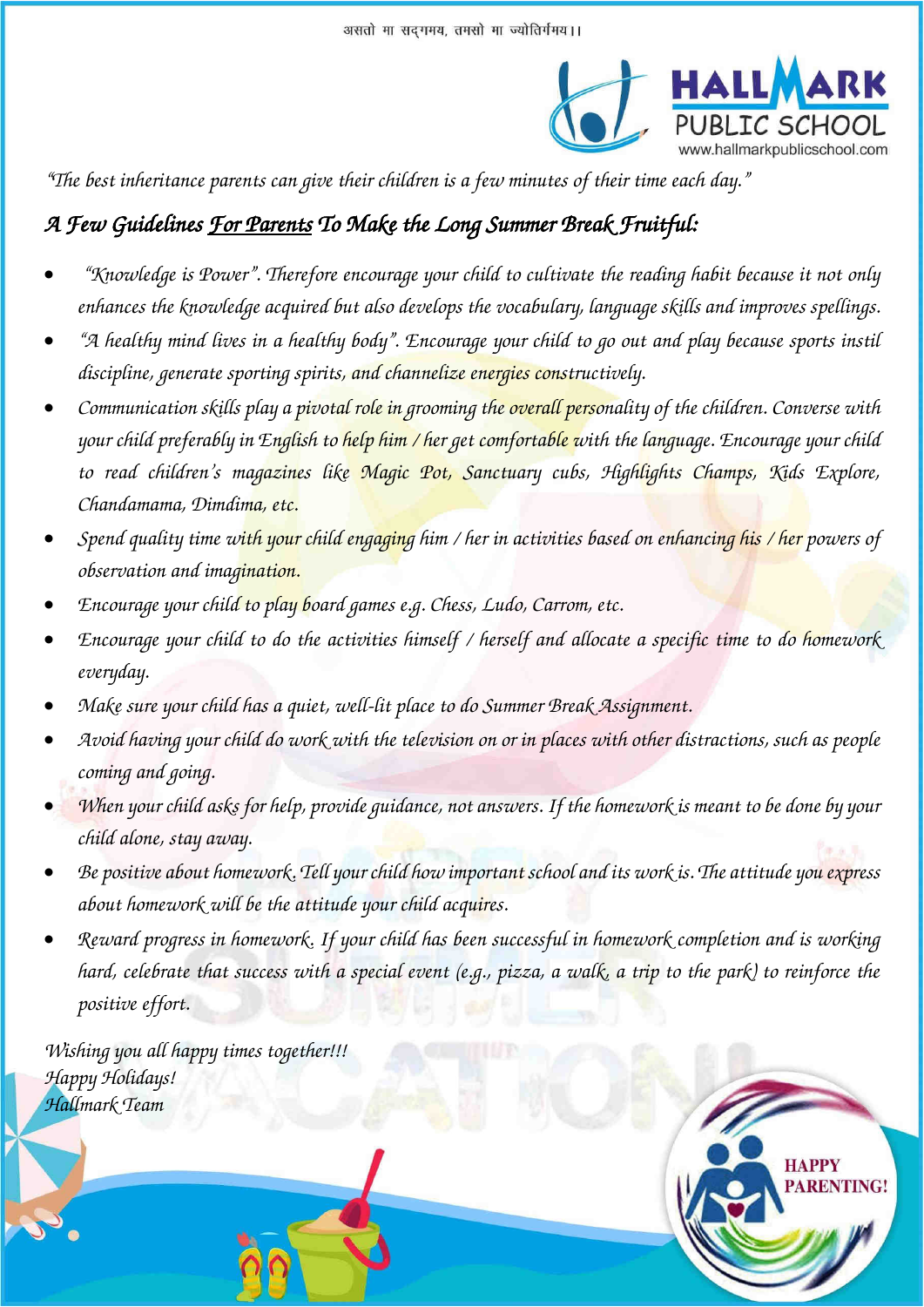### **NOTE: DO THE GIVEN WORK IN THE RESPECTIVE SUBJECT NOTEBOOKS.**

### **ENGLISH**

**SYLLABUS FOR PERIODIC TEST-1:**

- **NEW VOICES (LITERATURE):** CHAPTER 1, 2 & 3
- **GRAMMAR HOUR (GRAMMAR):** CHAPTER 1, 4, 5, 12 & 14
- **WRITING SKILLS** LETTER TO THE EDITOR, NOTICE WRITING
- **SUPPLEMENTARY READER (THE INVISIBLE MAN)** 1, 2, 3, 4 & 5

### **SECTION - A**

### **Q.1 Read the passage carefully:**

- 1. Hobbies help us grow as a person. The best way to have a new hobby is to try something new. All of us are unique, and this is the reason why our hobbies and interests are different. Once we find an activity we are passionate about, we can explore that activity more. When you get hooked, you will realize that your hobby has become an integral part of your life. Having a hobby that we enjoy brings us joy and refreshes us. Hobbies help us to manage our leisure and unplanned time more productively. It also affords you the opportunity to learn new skills in your work. But these are not the only benefits of having a hobby.
- 2. It feels great to be skilled and good at something, doesn't it ? And this is what that makes you confident. It can take some time to develop your hobby so that you may be able to tell that you are skilled. But, the journey of experiencing your hobby is very rewarding in itself. With the exposure to different types of activities these days, it doesn't matter which activity you choose. Whether you are pursuing a craft, sports, puzzles, or skill development, your hobby should be a diversion and a passion. Simultaneously, if your hobby gives you a sense of purpose, then you will be more confident about challenging yourself in your hobby and help you prepare for learning new things at work.
- 3. Hobbies give you an opportunity to enhance your life Hobbies allow you to de-stress yourself while remaining mentally productive. Having hobbies promotes better health and may lower the risk of having high blood pressure. Enjoying a few hours of your hobby a week can also reduce the risk of depression and dementia. Hobbies refocus your mind on to something that you enjoy doing. Hobbies that include physical activities create chemical changes in your body that help to reduce stress.
- 4. Even if it doesn't involve physical activities, you can still reap the benefits of having a hobby. Getting a short break from work and doing something you are passionate about can rejuvenate your mind and help you to handle challenges in the future in a better way.
- 5. Hobbies may provide an opportunity for you to socialize with people and that can be an additional benefit for your overall well-being. You can connect with people who enjoy doing the same things that you do. You can meet new people, discuss your hobby and get connected to a bigger circle that may even help you turn your hobby into your profession. The internet provides numerous groups and forums to connect with people that enjoy doing the same things that you want to do.
- 6. Some hobbies require creativity and if you develop creativity through your hobby, it can be beneficial. Creativity can help you experience new things at school and work. The skill of being creative is essential in today's world.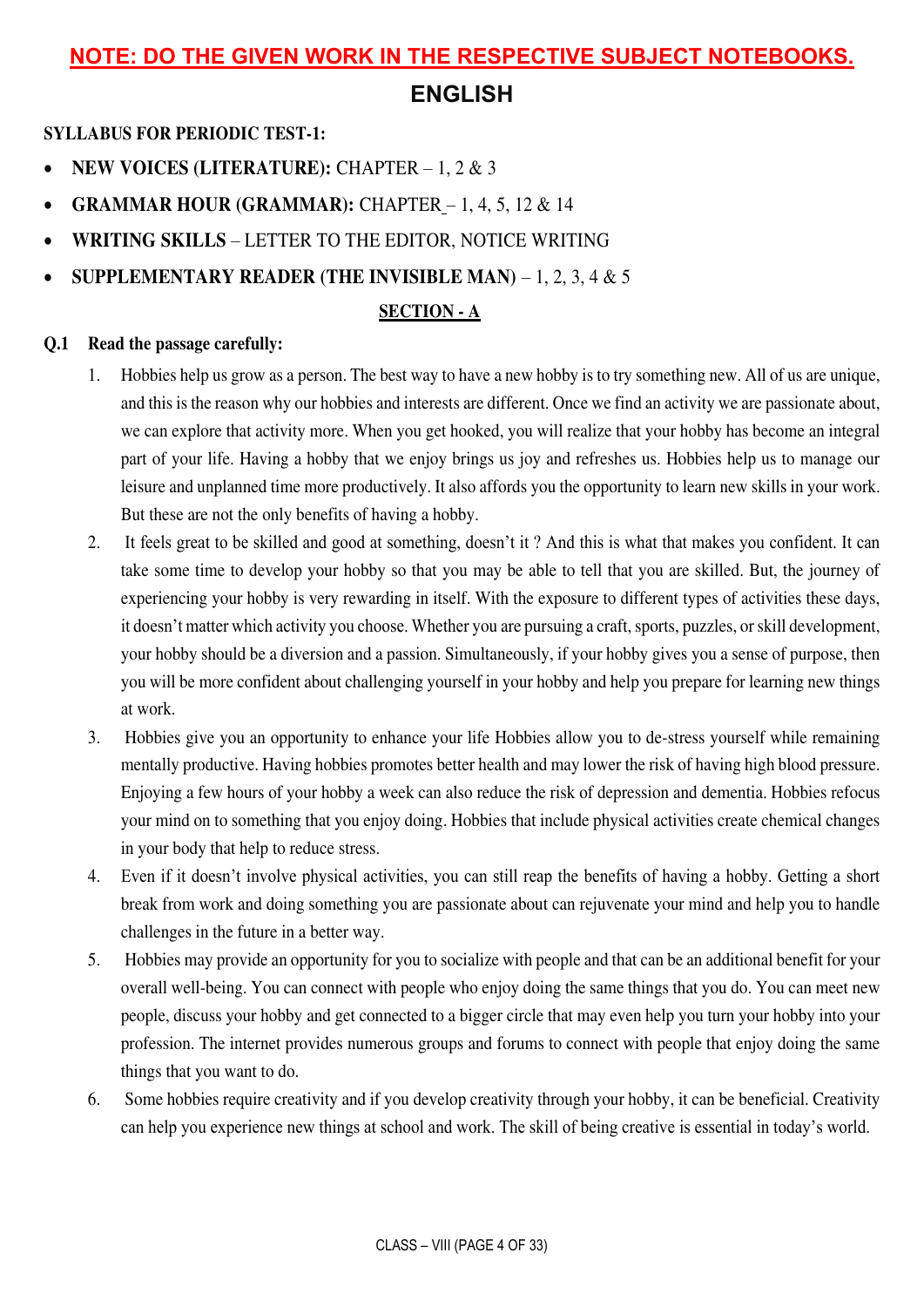#### **Based on the understanding of the passage, answer the questions given below:**

- (a) When a person gets hooked on a hobby, he realises that:
	- (i) it has become an integral part of our life.
	- (ii) it has much more benefits than we realised.
	- (iii) it is much more enjoyable to have a hobby.
	- (iv) it is quite essential for us to learn some skills through our hobbies.
- (b) No matter which sort of hobby you are pursuing, be it a craft, sports, puzzles, or skill development, your hobby should be
	- (i) useful for you in the long run
	- (ii) a skill that improves your present circumstances
	- (iii) a diversion and a passion
	- (iv) followed through till the end
- (c) The journey of experiencing a hobby is quite \_\_\_\_\_\_\_\_\_\_.
	- (i) challenging for a person
	- (ii) rewarding in itself
	- (iii) demanding in itself
	- (iv) inspirational for a person
- (d) Which of the following is not a way through which hobbies enhance your life?
	- (I) may lower the risk of having high blood pressure
	- (II) reduce the risk of depression and dementia
	- (III) distracts the mind from other useless problems
	- (IV) promotes better health
	- (V) reduces stress
	- (VI) manages the regular balanced exercise

| $(i)$ I, II, III and IV | $(ii)$ I, III, IV and VI |
|-------------------------|--------------------------|
| $(iii)$ I, II, IV and V | $(iv)$ I, III, V and VI  |

(e) Getting a hobby means having a short break from work and doing something you are passionate about which can \_\_\_\_\_\_\_\_\_.

 (i) give you a peace of mind from all the other problems of daily hectic life and make you feel refreshed

- (ii) help you enhance and improve your skills and push you forward on your path to success
- (iii) make you enjoy and appreciate your life much more as you are happy pursuing what you love
- (iv) rejuvenate your mind and help you to handle challenges in the future in a better way
- (f) Choose an option that is not a benefit of having a hobby.
	- (a) Provides an opportunity for us to socialize with people
	- (b) Gives us an opportunity to enhance our life
	- (c) Help us to manage our planned time more beneficially
	- (d) Makes us more confident in ourselves
- (g) The skill of being \_\_\_\_\_ is essential in today's world.
	- (a) confident (b) creative (c) sociable (d) opportunistic
- (h) Choose an option that is clearly a synonym of the word 'hooked'. (a) Opposed (b) Indifferent (c) Willing (d) Captivated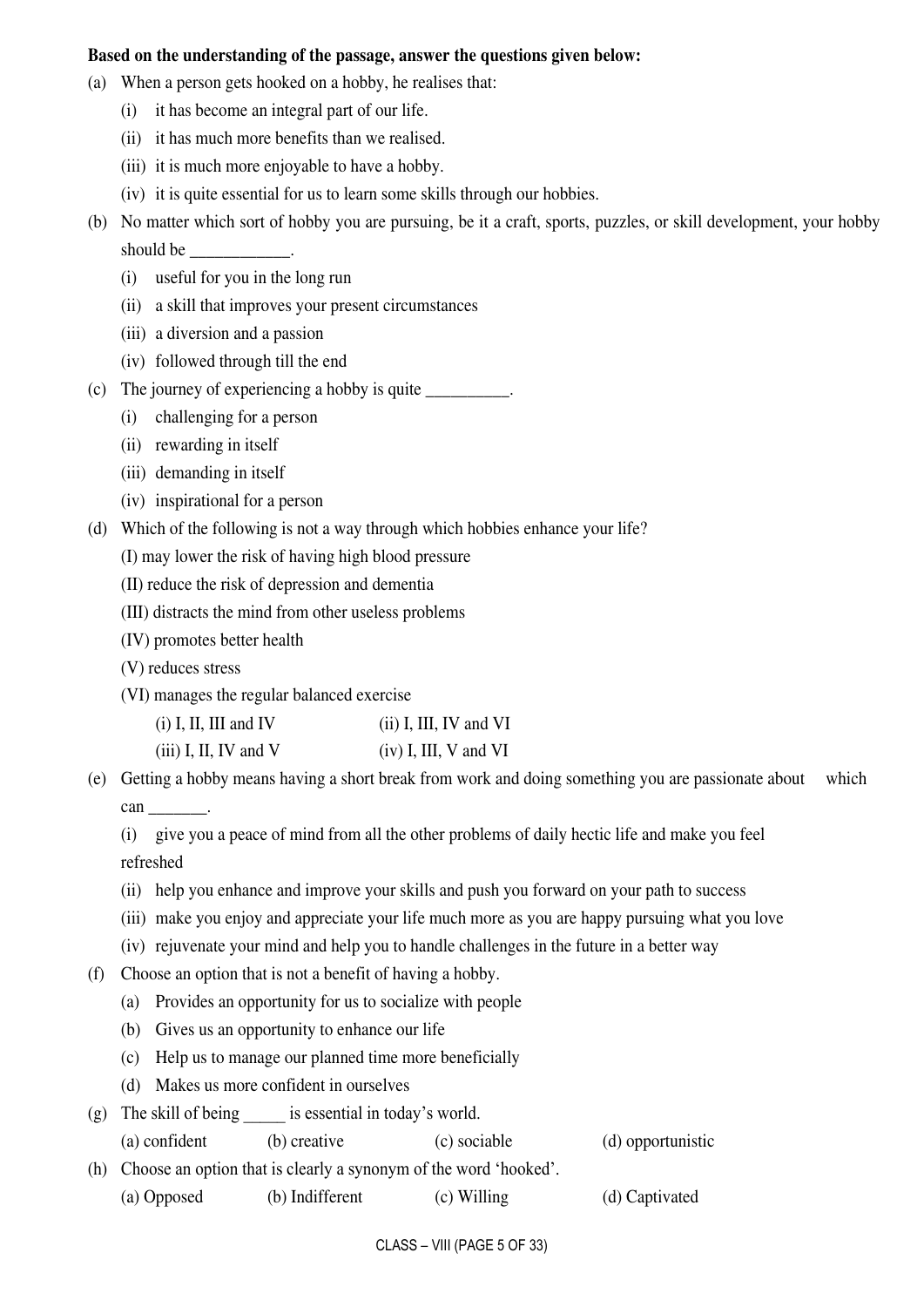- (i) Choose an option that can be considered as an appropriate title for the passage.
	- (a) The Importance of Having a Hobby
	- (b) The Usage of Hobby
	- (c) The Advantages and Disadvantages of Having a Hobby
	- (d) The Correct Usage of Free Time- A Hobby
- (j) Which of the following option is not similar in meaning to the word 'beneficial'?
	- (i) advantageous (ii) favourable (iii) rewarding (iv) worthless

(k) If your hobby gives you \_\_\_\_\_, then you will be more confident about challenging yourself in your hobby and help you prepare for learning new things at work.

- (i) confidence to move forward (ii) a sense of purpose
- (iii) a reason to develop yourself (iv) skills that help you in your work

### **Q.2 Read the passage carefully:**

- 1. Grasses are a large family of flowering plants that grow all over the world. It is the most important family of plants because it includes the cereals which are one of the main basic foods, and it also provides food for man's domestic animals.
- 2. There are about 10,000 species of grasses. Some species, such as star grass, also known as Bermuda grass, are very short (about 10 cm), and others such as bamboo reach a height of 30 m. Most species of grasses are perennial (live for many years), and others, such as the cereals, are annual (live for one year). The roots of grasses help to bind the soil together and prevent soil erosion.
- 3. Most species are herbaceous, that is their stems are green and contain little wood. Bamboo and a few other species have woody stems. Most species have hollow stems, but maize has a solid stem. The stems of sugar cane contain sugar. The stems of bamboo are used for making furniture and houses. The stems of some species, such as esparto grass, are used for making paper.
- 4. The leaves of grasses are long and narrow. The bottom of the leaf forms a covering over the stem. The flowers of grasses are very small and are not brightly coloured. They grow in large groups called 'spikelets'.
- 5. The fruit contains a lot of starch, some protein, and traces of mineral salts and vitamins. We use the fruit of many cereals such as maize, rice, millet, sorghum, and wheat for our food.
- 6. Sedges are related to grasses. There are about 3,000 species which grow all over the world. Most of them are not useful economically, and some species, such as nut grass, which grows in Sudan, are very troublesome weeds. The most useful sedge is papyrus, which grows on the Upper Nile River, Ethiopia, Syria and southern Europe. It is used for making roofs and fences, was used in ancient times for making paper and boats.

### **Answer the questions given below:**

- (a) Which groups of grasses are the most important to man?
- (b) What is meant by a 'herbaceous' plant?
- (c) Name three types of grasses and their uses mentioned in the passage
- (d) What kind of food is contained in the grain of cereals?
- (e) What are sedges?
- (f) Rewrite the following sentence by replacing the underlined phrase with a word that means the same from para 2.

Leakage from the chemical plant is responsible for the act of blowing or washing or wearing away destroying the riverbanks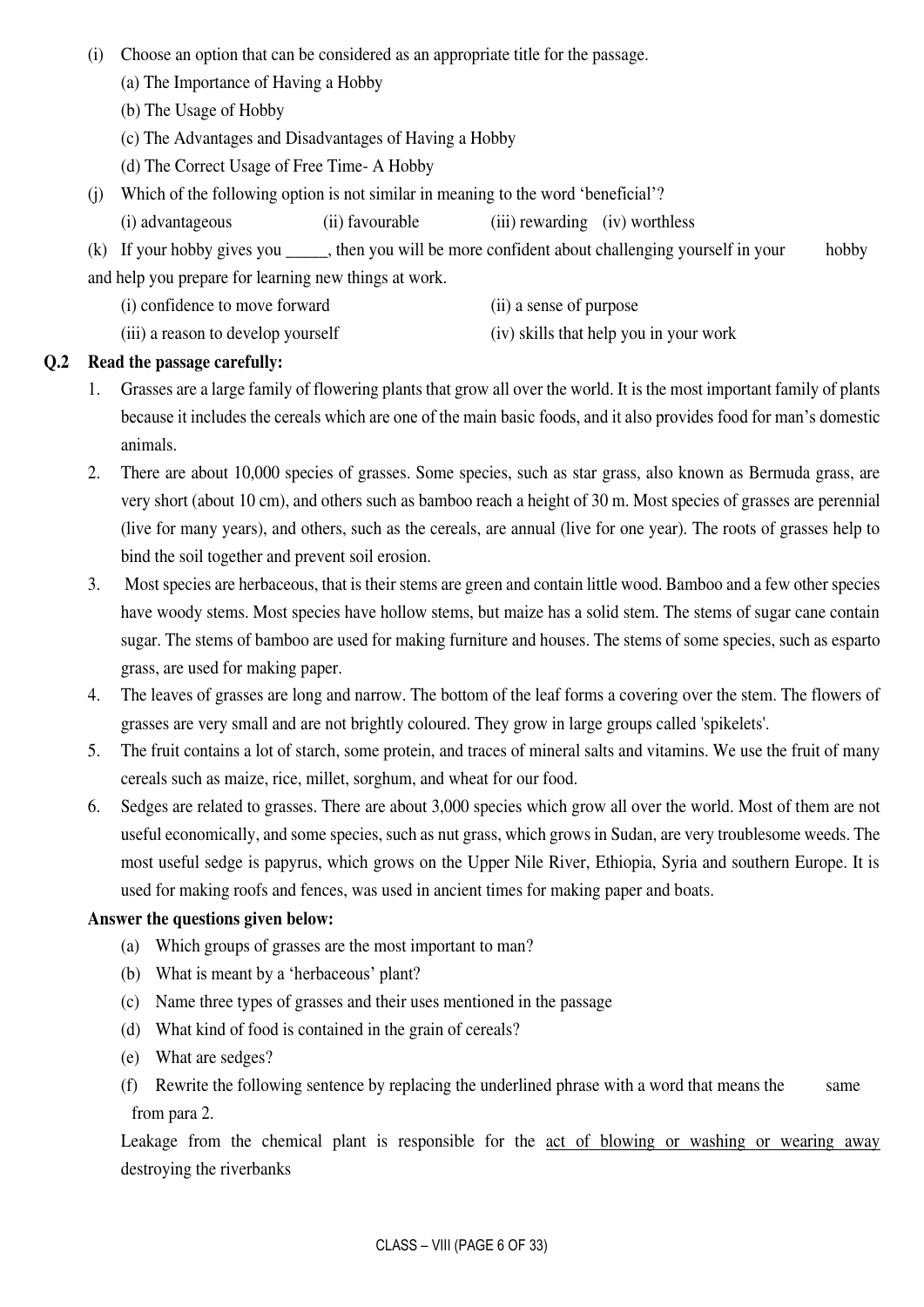### **SECTION- B (WRITING AND GRAMMAR)**

**Q.3 During the kite flying season every year, hundreds and thousands of birds are injured or killed when they come in contact with the string of flying kites. This string also causes many road accidents, especially involving pedestrians and bike riders. Write a letter to the Editor of an English newspaper highlighting the problem and seeking strict regulation for safe kite flying.** 



**Q.4 You are Sports Secretary of Carmel Convent School, Udaipur. Draft a notice in not more than 50 words for your school notice board asking the students to give their names for participation in various events to be held on the Annual Sports Day of your school.** 



**Q.5 The following passages have not been edited. There is an error in each of the lines against which a blank given. Write the error and the correction in the space provided.** 

|     |                                      | <b>ERROR</b>                        | <b>CORRECTION</b> |
|-----|--------------------------------------|-------------------------------------|-------------------|
| (i) | A Spain version of Holi              | (a)                                 |                   |
|     | called 'la Tomatina', are celebrated | (b)                                 |                   |
|     | in the town of Bunol on August       | (c)<br><u> 1989 - Alban Storman</u> |                   |
|     | Like Holi revellers, a               | (d)                                 |                   |
|     | Spaniards also smears massive        | (e)                                 |                   |
|     | quantities in talcum powder          | (f)                                 |                   |
|     | at all other. They literally hurl    | (g)                                 |                   |
|     | talc at everyone they come along.    | (h)                                 |                   |
|     |                                      |                                     |                   |
|     |                                      | <b>ERROR</b>                        | <b>CORRECTION</b> |

 $(i)$  A Integrated Circuit (or microchip as it is generally called is a tiny component that are heart and soul of all single electronic devise from washing machine to traffic signals. These revolutionary invention has ourselves given birth to many another revolutions in the modern world-on computers to internet to information and communication.

| ERROR — | CORRECTION                                      |  |
|---------|-------------------------------------------------|--|
|         | __________                                      |  |
|         |                                                 |  |
|         | the control of the control of the control of    |  |
|         |                                                 |  |
|         | the control of the control of the con-          |  |
|         | <u> 1990 - John Stein, amerikansk politiker</u> |  |
|         |                                                 |  |
|         |                                                 |  |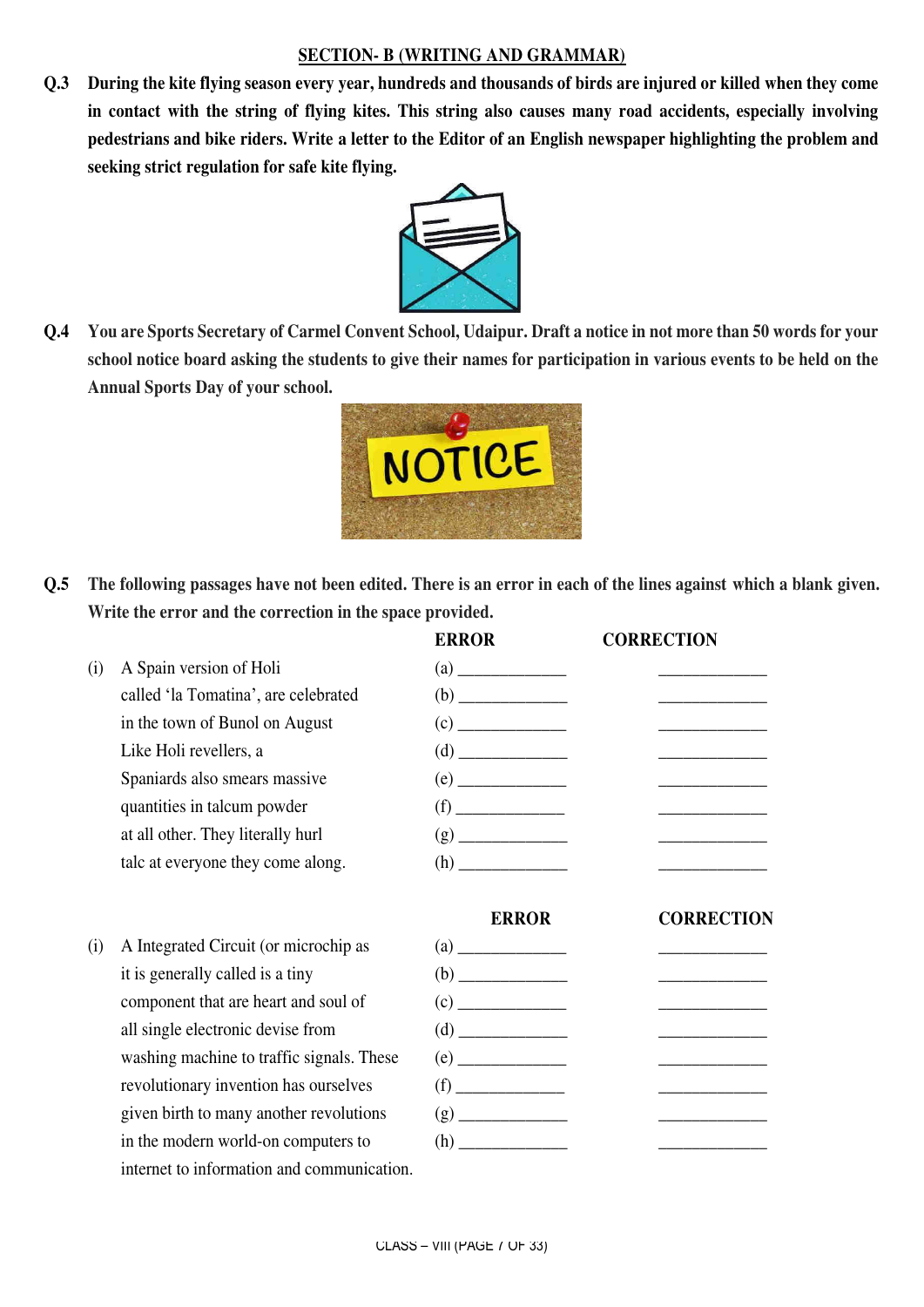### **Q.6 Choose the correct option for each of the following:**

|     | (a) | We spotted a ________________ of fish in the shady part of the lake. |                                                                                                              |               |  |  |
|-----|-----|----------------------------------------------------------------------|--------------------------------------------------------------------------------------------------------------|---------------|--|--|
|     |     | (ii) troupe<br>$(i)$ gang                                            | (iii) shoal                                                                                                  | (iv) flock    |  |  |
|     | (b) | The _____________ of burglars was caught by the clever old lady.     |                                                                                                              |               |  |  |
|     |     | (ii) bunch<br>$(i)$ clump                                            | (iii) gang                                                                                                   | $(iv)$ clutch |  |  |
|     | (c) |                                                                      |                                                                                                              |               |  |  |
|     |     | $(i)$ clump<br>(ii) panel                                            | (iii) gaggle                                                                                                 | $(iv)$ Chest  |  |  |
|     |     |                                                                      | (d) I _________ working all afternoon and have just finished the assignment.                                 |               |  |  |
|     |     | (i) have been<br>(ii) had been                                       | (iii) shall be                                                                                               | $(iv)$ am     |  |  |
|     | (e) | He ______________ daily for a year now.                              |                                                                                                              |               |  |  |
|     |     | (i) exercises                                                        |                                                                                                              |               |  |  |
|     |     | (ii) was exercising                                                  |                                                                                                              |               |  |  |
|     |     | (iii) have been exercising                                           |                                                                                                              |               |  |  |
|     |     | (iv) has been exercising                                             |                                                                                                              |               |  |  |
|     | (f) | They __________ into their cars and drove away.                      |                                                                                                              |               |  |  |
|     |     | (i) has got<br>(ii) have got                                         | $(iv)$ got<br>$(iii)$ get                                                                                    |               |  |  |
|     | (g) | Choose the correct sentence:                                         |                                                                                                              |               |  |  |
|     |     | (i)<br>When I woke up, he has already eaten breakfast.               |                                                                                                              |               |  |  |
|     |     | When I woke up, he had already eaten breakfast.<br>(ii)              |                                                                                                              |               |  |  |
|     |     | (iii) When I had woke up, he had already ate breakfast.              |                                                                                                              |               |  |  |
|     |     | (iv) When I had woke up, he has already ate breakfast.               |                                                                                                              |               |  |  |
|     | (h) |                                                                      |                                                                                                              |               |  |  |
|     |     | (i) in the course of<br>$(ii)$ in turn                               | (iii) on behalf of                                                                                           | $(iv)$ out of |  |  |
|     | (i) |                                                                      | Identify the adjective clause and choose the correct option for-I have a pet dog that has long, floppy ears. |               |  |  |
|     |     | (i) pet dog                                                          | (ii) long, floppy ears                                                                                       |               |  |  |
|     |     | (iii) that has long, floppy ears                                     | $(iv)$ I have                                                                                                |               |  |  |
|     | (j) | Choose the correct noun clause:                                      |                                                                                                              |               |  |  |
|     |     | (i) She gifted me a sweater made of pure wool.                       |                                                                                                              |               |  |  |
|     |     | (ii) The criminal ran away where no one could find him.              |                                                                                                              |               |  |  |
|     |     | (iii) She climbed the mountain when no one could.                    |                                                                                                              |               |  |  |
|     |     | (iv) He did not know what he had to do.                              |                                                                                                              |               |  |  |
|     |     |                                                                      | <b>SECTION - C (LITERATURE)</b>                                                                              |               |  |  |
| Q.7 |     | Read the extracts carefully and answer the questions that follow:    |                                                                                                              |               |  |  |
|     | A.  |                                                                      | I asked what currency is used in Bermuda, and whether the American Dollar goes at par.                       |               |  |  |
|     |     |                                                                      | I put a slight emphasis on American Dollar, but found again that I could not bring myself to make            |               |  |  |
|     |     | any reference to it.                                                 |                                                                                                              |               |  |  |
|     |     | (i)                                                                  | What you think why narrator asked the currency of Bermuda?                                                   |               |  |  |
|     |     | What he could not make reference to?<br>(ii)                         |                                                                                                              |               |  |  |
|     |     | (iii) 'I put a slight emphasis on American Dollar'. Justify          |                                                                                                              |               |  |  |
|     | В.  | But how he set, I know not.                                          |                                                                                                              |               |  |  |
|     |     | There seemed a purple stile                                          |                                                                                                              |               |  |  |
|     |     | Which little yellow boys and girls                                   |                                                                                                              |               |  |  |
|     |     | Were climbing all the while                                          |                                                                                                              |               |  |  |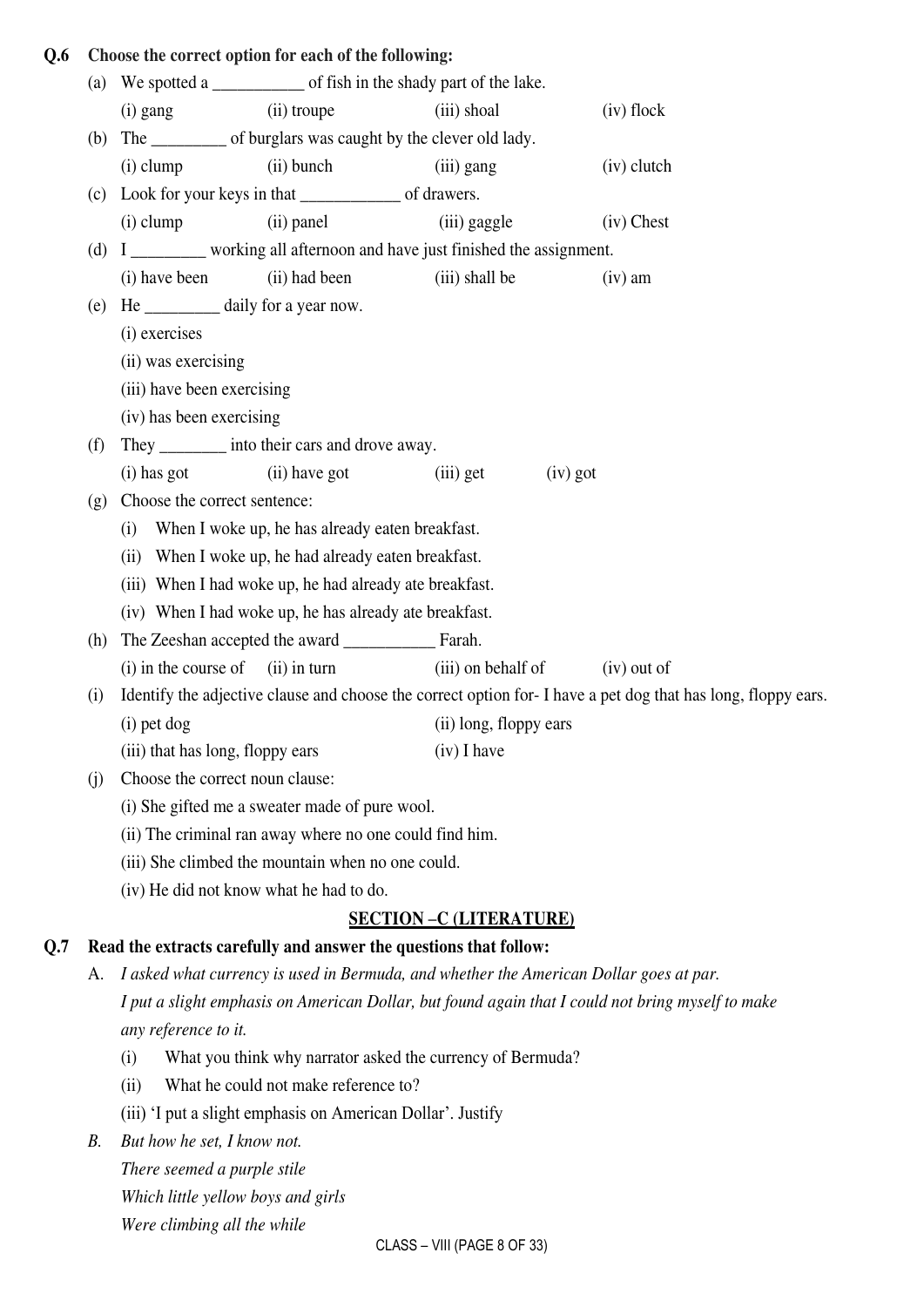- (i) What are the views of the poet about sunset?
- (ii) Where are the boys and girls going?
- (iii) Which poetic device is used in the first line of the stanza?

C*. A few days later the family, with other refuges, made their way to Calcutta to stay with friends or relatives. It was a slow tedious journey, with many interruptions, for the roads and railway.* 

- (i) Why did the family make their to Calcutta?
- (ii) Define 'tedious' journey here.
- (iii) Name the author of this chapter.

### **Q.8 Write the meanings of the following words and make their sentences:**

- (i) Demeanour (ii) Battered (iii) Esteem (iv) Stoicism
- (v) Dominie (vi) Amethyst

### **Q.9 Answer the following questions in 30-40 words each:**

- (i) What was BACK TO HONESTY moment?
- (ii) Do you think the narrator had grudges for Todd?
- (iii) Write the theme of poem 'A Day'.
- (iv) What happens when the sun rises?
- (v) Define the phrase 'A Dominie in Gray'.
- (vi) Why do you think the letters and memoirs made the earthquake seem 'recent and vivid'?
- (vii) Why does the author say that the thatched roofs had slithered like 'a pack of cards'?
- (viii) How did the people manage the threat of Earthquake in Calcutta?

### **Q.10 Answer the following questions in 80-100 words each:**

- (i) Everything made of masonry was brought to the ground by Earthquake. Explain.
- (ii) Write all the instances in which the Narrator tries to remind Todd about the owed dollar.
- (iii) The poem 'A Day' depicts the truth of life. Justify.

### **Q.11 Answer the following questions according to 'Treasure Island.'**

- (i) What was haunting to Jim?
- (ii) Explain the phrase 'Dooty is dooty, mates!'
- (iii) Whose knowledge was very useful for the sea and why?
- (iv) What do you think about the treasure Island? Was it inhabited or uninhabited?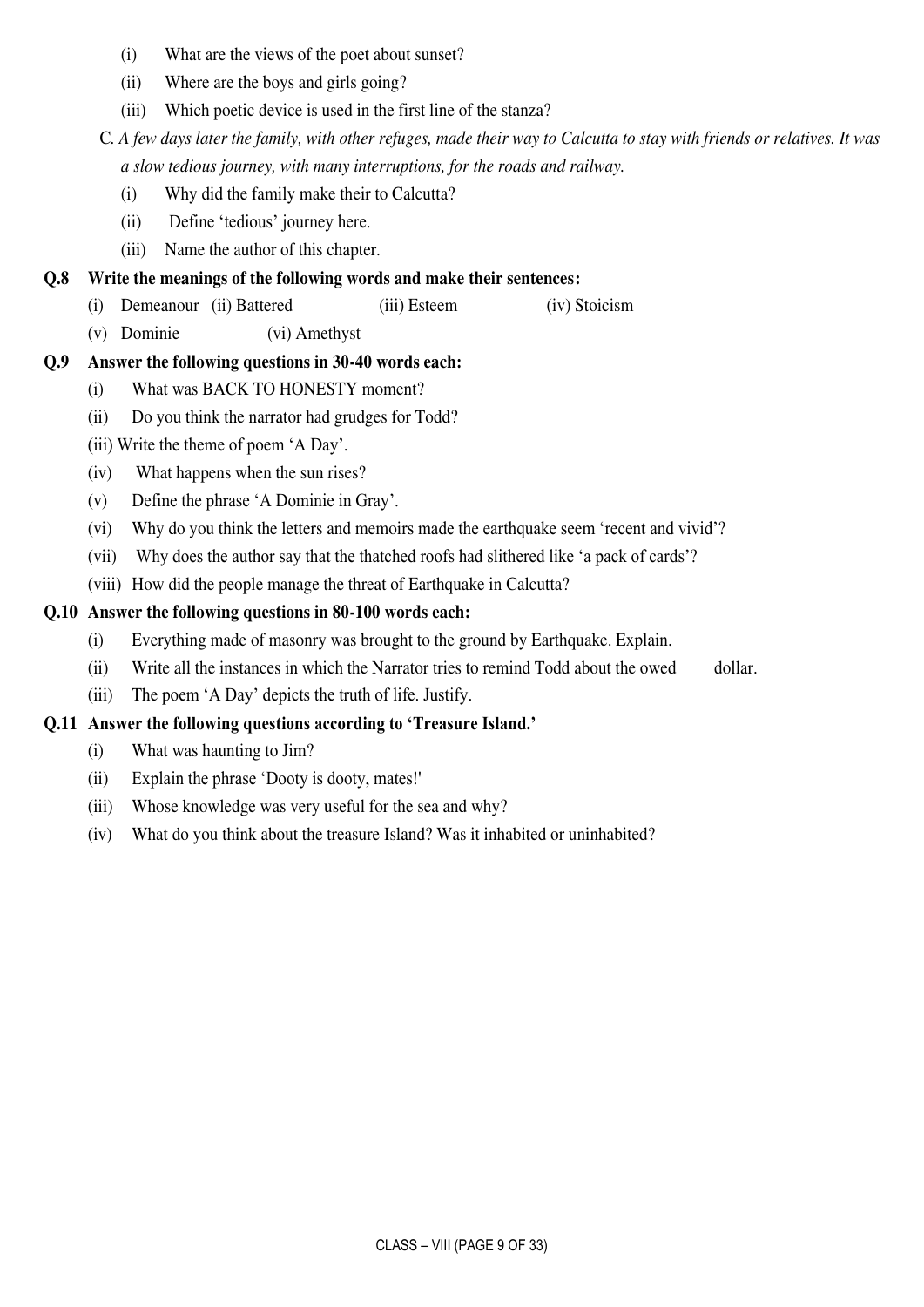## हिटी

#### **SYLLABUS FOR PERIODIC TEST-1**

- **FOREVER WITH हिंदी पाठयपुस्तक:** पाठ 1 से 5
- मधूर हिंदी व्याकरण: पाठ 1-6, 9-10, 25 और 29
- लेखन-कौशल : पत्र लेखन- औपचारिक, चित्रकथा लेखन, संवाद लेखन, अनुच्छेद लेखन
- पठन कौशल : अपठित गद्यांश विचारात्मक, अपठित गद्**यांश खेल संबंधी, अपठित काव्यांश**

### खंड–क (पठन–कौशल)

निम्नलिखित अपठित गद्यांश को पढ़कर प्रश्नों के उत्तर उचित विकल्पों में से चुनकर लिखिए:- $$91$ 

विदयार्थी जीवन को मानव जीवन की रीढ की हड़डी कहें तो कोई अतिशयोक्ति नहीं होगी। विदयार्थी काल में बालक में जो संस्कार पड़ जाते हैं. जीवन भर वही संस्कार अमिट रहते हैं। इसीलिए यही काल आधारशिला कहा गया है। यदि यह नींव दृढ़ बन जाती है तो जीवन सुदृढ़ और सुखी बन जाता है। यदि इस काल में बालक कष्ट सहन कर लेता है, तो उसका स्वास्थ्य सुंदर बनता है। यदि मन लगाकर अध्ययन कर लेता है तो उसे ज्ञान मिलता है, उसका मानसिक विकास होता है। जिस वृक्ष को प्रारंभ से सुंदर सिंचन और खाद मिल जाती है, वह पुष्पित एवं पल्लवित होकर संसार को सुगंध देने लगता है। इसी प्रकार विद्यार्थी काल में जो बालक श्रम, अनुशासन, समय एवं नियमन के साँचे में ढल जाता है, वह आदर्श विद्यार्थी बनकर सभ्य नागरिक बन जाता है। सभ्य नागरिक के लिए जिन–जिन गुणों की आवश्यकता है उन गुणों के लिए विद्यार्थी काल ही तो सुंदर पाठशाला है। यहाँ पर अपने साथियों के बीच रह कर वे सभी गूण आ जाने आवश्यक हैं, जिनकी कि विद्यार्थी को अपने जीवन में आवश्यकता होती है।

#### प्रश्न–उत्तर

- (क) मानव जीवन की रीढ़ की हड्डी विद्यार्थी जीवन को क्यों माना गया है? (i) पूरा जीवन विदयार्थी जीवन पर चलता है। (ii) क्योंकि जो संस्कार पड़ जाते हैं, जीवन भर वही संस्कार अमिट रहते हैं। (iii) विद्**यार्थी जीवन सुखी जीवन** है।
	- (iv) विद्यार्थी का जीवन स्वस्थ जीवन है।
- (ख) 'पाठशाला' शब्द को किन शब्दों की श्रेणी में रखा जा सकता है? (iii) योगरूढ शब्द (i) रुढ शब्द
	- (ii) यौगिक शब्द (iv) तत्सम शब्द
- (ग) जिस वृक्ष को प्रारंभ से खाद मिल जाती है वह कैसा हो जाता है? (iii) फल देने वाला (i) फूल देने वाला
- (ii) सुगंध बिखराने वाला (iv) फूल, फल, सुगंध देने वाला
- (घ) आदर्श विद्यार्थी से क्या तात्यर्य है?
- (i) जो परिश्रमी हो (iii) जो अनुशासित हो
- (ii) जो समय के अनुरूप चल सके (iv) उपरोक्त सभी
- (ङ) गद्यांश के लिए उपयुक्त शीर्षक है -
- (i) आदर्श नागरिक (iii) विद्यार्थी जीवन
	- (ii) मानसिक विकास (iv) सुखी जीवन
- (च) गद्यांश में से दो प्रत्यय सहित शब्द चुनकर लिखें।
- (छ) 'अध्ययन' शब्द का वर्ण विच्छेद लिखें।
- (ज) विदयार्थी जीवन की तुलना किससे की गई है और क्यों?
- (झ) मनुष्य का मानसिक विकास कैसे संभव होता है?
- (ञ) 'सभ्य' तथा 'सुंदर' शब्दों के विलोम शब्द लिखें।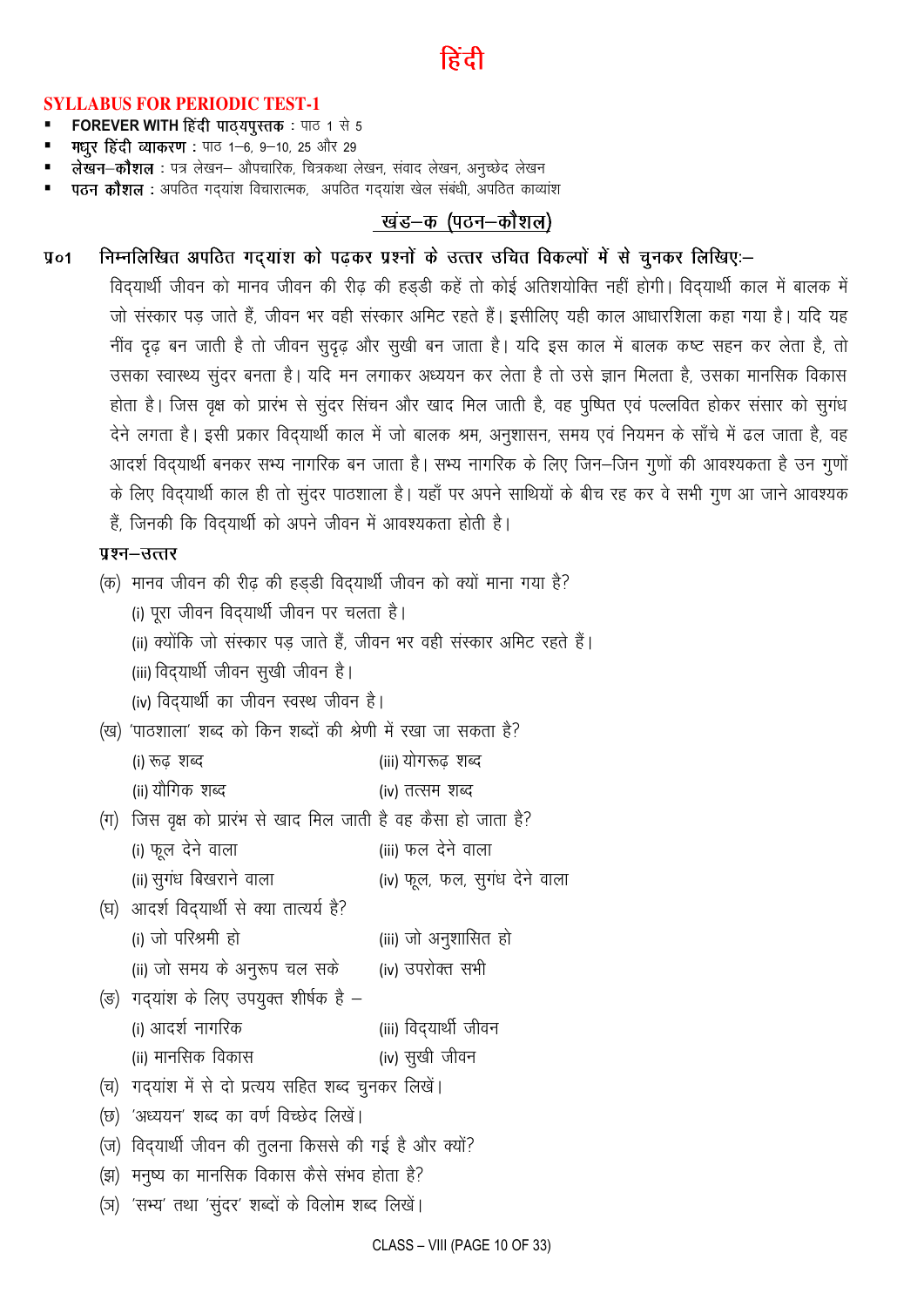| $\sqrt{4}$ | निम्नलिखित अपठित काव्यांश को पढ़कर निम्न प्रश्नों के उत्तर दीजिए:–                     |                                        |                            |
|------------|----------------------------------------------------------------------------------------|----------------------------------------|----------------------------|
|            | ग्राम, नगर या कुछ लोगों का,                                                            |                                        |                            |
|            | नाम नहीं होता है देश,                                                                  |                                        |                            |
|            | संसद, सड़कों, आयोगों का,                                                               |                                        |                            |
|            | नाम नहीं होता है केवल।                                                                 |                                        |                            |
|            | देश नहीं होता है केवल,                                                                 |                                        |                            |
|            | सीमाओं से घिरा मकान,                                                                   |                                        |                            |
|            | देश नहीं होता है कोई,                                                                  |                                        |                            |
|            | सजी हुई ऊँची दुकान।                                                                    |                                        |                            |
|            | देश नहीं क्लब जिसमें बैठे,                                                             |                                        |                            |
|            | करते रहें सदा हम मौज।                                                                  |                                        |                            |
|            | देश नहीं होता बंदूकें,                                                                 |                                        |                            |
|            | देश नहीं होता है फ़ौज।                                                                 |                                        |                            |
|            | जहाँ प्रेम के दीपक जलते.                                                               |                                        |                            |
|            | वहीं हुआ करता है देश।                                                                  |                                        |                            |
|            | जहाँ इरादे नहीं बदलते,                                                                 |                                        |                            |
|            | वहीं हुआ करता है देश।                                                                  |                                        |                            |
|            | सज्जन सीना ताने चलते.                                                                  |                                        |                            |
|            | वहीं हुआ करता है देश।                                                                  |                                        |                            |
|            | देश वही होता जो सचमुच,                                                                 |                                        |                            |
|            | आगे बढ़ता कदम–कदम।                                                                     |                                        |                            |
|            | धर्म, जाति, सीमाएँ जिसका,                                                              |                                        |                            |
|            | ऊँचा रखते हैं परचम।                                                                    |                                        |                            |
|            | पहले हम खुद को पहचानें,                                                                |                                        |                            |
|            | फिर पहचानें अपना देश,                                                                  |                                        |                            |
|            | एक दमकता सत्य बनेगा,                                                                   |                                        |                            |
|            | नहीं रहेगा सपना देश।                                                                   |                                        |                            |
|            | (क) कवि किसे देश नहीं मानता है?                                                        |                                        |                            |
|            | (i) ग्राम और नाम को                                                                    | (iii) प्रेम और पक्के इरादों को         |                            |
|            | (ii) मचलते अरमानों को                                                                  | (iv) जहाँ सज्जन निर्भीक होकर रहते हैं। |                            |
|            | (ख) कवि देश किसे मानता है?                                                             |                                        |                            |
|            | (i) ग्राम और नाम को                                                                    | (iii) बंदूकों और फ़ौज को               |                            |
|            | (ii) जहाँ लोग व्यक्तिगत स्वार्थों से ऊपर हों।                                          | (iv)सीमाओं से घिरा हुआ                 |                            |
|            | (ग) 'परचम' शब्द का क्या अर्थ है?                                                       |                                        |                            |
|            | (iii) झंडा<br>(i) ध्वजा                                                                | (ii) पताका                             | (iv) तीनों विकल्प सही हैं। |
|            | (घ) हमारे 'सपनों' का देश कैसा है?                                                      |                                        |                            |
|            | (i) जहाँ प्रेम भाव हो।                                                                 | (iii) जहाँ हम मौज करते हो।             |                            |
|            | (ii) जहाँ फ़ौजें और बंदूकें हो।                                                        | (iv) जो सीमाओं से घिरा हो।             |                            |
|            | (ङ) 'धर्म, जाति, सीमाएँ जिसका ऊँचा रखते हैं परचम' का अर्थ है–                          |                                        |                            |
|            | (i) जिस देश में धर्म, जाति जैसे संकीर्ण विचार नहीं होते, उस देश का मस्तक ऊँचा होता है। |                                        |                            |
|            |                                                                                        |                                        |                            |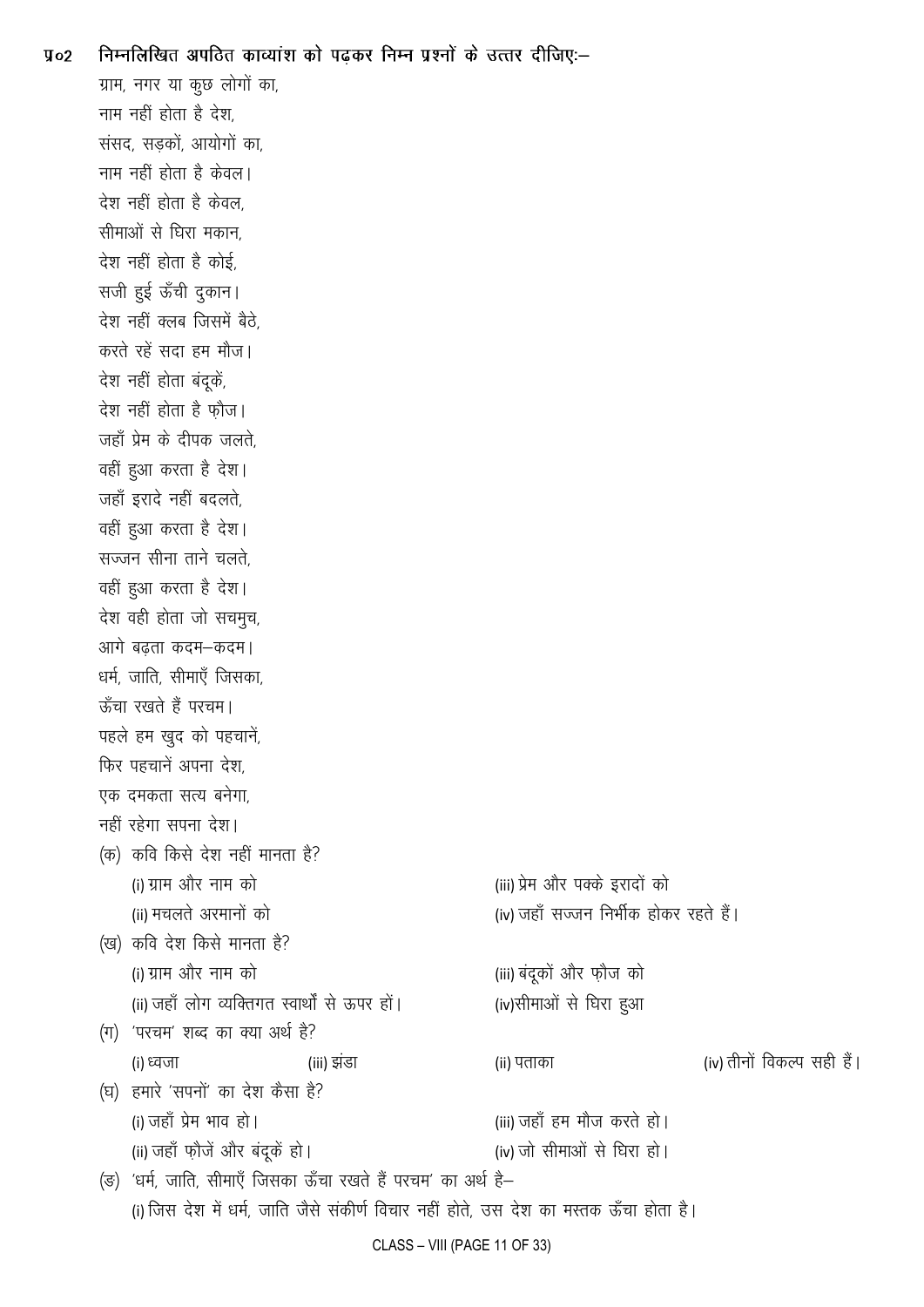|                 | (ii) जिस देश में धर्म, जाति सीमाएँ नहीं होती, उस देश का मस्तक ऊँचा होता है।                |                                                                                                    |  |  |
|-----------------|--------------------------------------------------------------------------------------------|----------------------------------------------------------------------------------------------------|--|--|
|                 | (iii) जिस देश के निवासी धर्म, जाति आदि की सीमा में रहते हैं, उस देश का मस्तक ऊँचा होता है। |                                                                                                    |  |  |
|                 | (iv) जिस देश में ऊँचे धर्म जाति वाले लोग रहते हैं, उस देश का मस्तक ऊँचा होता है।           |                                                                                                    |  |  |
|                 |                                                                                            | खंड–ख (व्यावहारिक व्याकरण)                                                                         |  |  |
| $\P$ 03         |                                                                                            | निम्नलिखित रिक्त स्थानों की पूर्ति उचित शब्द द्वारा कीजिए:–                                        |  |  |
|                 | (क) भाषा शब्द का विकास  धातु से हुआ है।                                                    |                                                                                                    |  |  |
|                 | (ख) बोली में  की रचना नहीं होती।                                                           |                                                                                                    |  |  |
|                 | (ग) भाषा के लिखने के ढंग को  कहते हैं।                                                     |                                                                                                    |  |  |
|                 |                                                                                            | (घ)  भाषा को बालक अपनी माँ तथा परिवार से सर्वप्रथम सीखता है।                                       |  |  |
|                 |                                                                                            | (ङ) भाषा की ऐसी ध्वनियाँ जिनके खंड नहीं किए जा सकते, वे  कहलाती हैं।                               |  |  |
|                 | (च) स्वर के तीन भेद होते हैं:—                                                             |                                                                                                    |  |  |
|                 | (i) हृस्व स्वर                                                                             | (ii)<br>(iii) प्लुत स्वर                                                                           |  |  |
|                 | (छ)  का उच्चारण नाक और मुँह से होता है।                                                    |                                                                                                    |  |  |
|                 |                                                                                            | (ज) जिन व्यंजनों के उच्चारण में स्वर यंत्रिका में किसी प्रकार का कंपन नहीं होता, उन्हें  कहते हैं। |  |  |
|                 |                                                                                            | (झ) दो निकटवर्ती  के आपसी मेल से होने वाला परिवर्तन  कहलाता है।                                    |  |  |
| $\Psi$ o4       | निम्नलिखित शब्दों के दो—दो पर्यायवाची शब्द लिखिए:—                                         |                                                                                                    |  |  |
|                 | (क) पत्नी                                                                                  | (च) अवगुण                                                                                          |  |  |
|                 | (ख) दूध                                                                                    | (छ) कमल                                                                                            |  |  |
|                 | (ग) चंद्रमा                                                                                | (ज) चतुर                                                                                           |  |  |
|                 | (घ) उचित                                                                                   | (झ) इंद्र                                                                                          |  |  |
|                 | (ङ) चमक                                                                                    | (ञ) पुत्र                                                                                          |  |  |
| $\sqrt{4}$ 05   | निम्नलिखित वाक्यों में रेखांकित शब्दों के विलोम शब्द भरकर रिक्त स्थानों की पूर्ति कीजिए:—  |                                                                                                    |  |  |
|                 |                                                                                            | (क) आजकल <u>कृत्रिम खा</u> द्य पदार्थों की अपेक्षा  खाद्य पदार्थ प्रचलन में हैं।                   |  |  |
|                 | (ख) भारत देश गेहूँ का <u>निर्यात करता है </u> नहीं।                                        |                                                                                                    |  |  |
|                 |                                                                                            | (ग) गीत की समीक्षा करते हुए आरोह  का ध्यान रखना अति आवश्यक है।                                     |  |  |
|                 |                                                                                            | (घ) राम जी भरत के  थे और भरत लक्ष्मण के <u>अनुज</u> थे।                                            |  |  |
|                 |                                                                                            | (ङ) किसी भी देश का  उसके कार्यों में निहित है और पतन भी।                                           |  |  |
| 90 <sup>g</sup> | निम्नलिखित शब्दों में संधि कीजिए:—                                                         |                                                                                                    |  |  |
|                 | $($ क) पुरुष + अर्थ                                                                        | (च) नि + ऊन                                                                                        |  |  |
|                 | (ख) यदि + अपि                                                                              | (छ) गुरु + उपदेश                                                                                   |  |  |
|                 | (ग) प्रति + ईक्षा                     (ज) गुरु + आदेश                                      |                                                                                                    |  |  |
|                 | (घ) अनु + एषण                   (झ) मातृ + आज्ञा                                           |                                                                                                    |  |  |
|                 | (ङ) भानु + उदय                 (ञ) भो + अन                                                 |                                                                                                    |  |  |
| $\sqrt{q}$ o7   |                                                                                            | निम्नलिखित रेखांकित अनेक शब्दों के लिए एक शब्द लिखकर वाक्य पुनः लिखिए:–                            |  |  |
|                 | (क) प्रधानमंत्री नरेंद्र मोदी पुरुषार्थ से काम करने वाले व्यक्ति है।                       |                                                                                                    |  |  |
|                 | (ख) साहसी व्यक्ति कभी अपना उत्साह नष्ट नहीं होने देते है।                                  |                                                                                                    |  |  |
|                 | (ग) रमा बहुत <u>अधिक बोलती</u> है।                                                         |                                                                                                    |  |  |
|                 | (घ) मुसीबत के समय सभी ईश्वर की <u>शरण में आते</u> हैं।                                     |                                                                                                    |  |  |
|                 | (ङ) ऋषि मुनि तप करने वाले हैं।                                                             |                                                                                                    |  |  |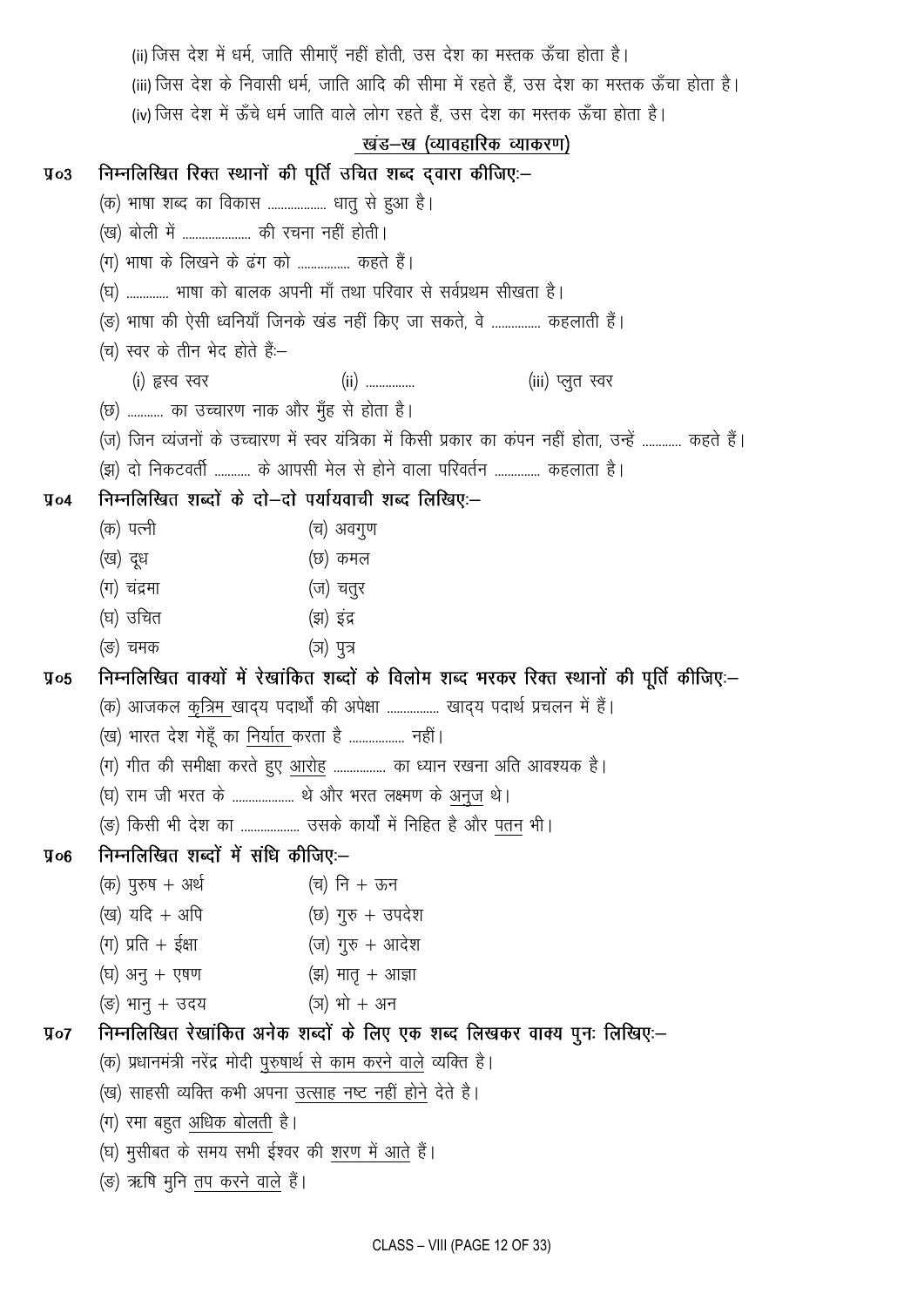#### निम्नलिखित श्रुतिसम भिन्नार्थक शब्दों के अर्थ लिखकर वाक्य बनाइए: $y_{08}$

(क) कलि, कली (ख) उपयुक्त, उपर्युक्त (ग) नीर, नीड (घ) अपेक्षा, उपेक्षा (ङ) पका, पक्का (च) तरणि, तरुणी

#### निम्नलिखित वाक्यों के रिक्त स्थानों की पूर्ति उचित मुहावरे द्वारा लिखकर कीजिए:- $\overline{y}$ 09

- (क) बचेंद्री पाल ने एवरेस्ट पर चढ़ाई करने के लिए ................. लगा दिया।
- (ख) राहुल और मीरा दोनों ही सगे भाई-बहन हैं, लेकिन दोनों के विचारों में ................ अंतर है।
- (ग) कभी भी किसी पर आँख मूँद कर विश्वास नहीं करना चाहिए, कभी-कभी एक मित्र भी ............ साँप निकलता है।

### खंड–ग (साहित्य)

#### निम्नलिखित प्रश्नों के उत्तर दीजिए:- $\sqrt{4}$ 010

- (क) ईश्वर भक्ति का सच्चा स्वरूप किसमें निहित है? कविता 'प्रियतम' के अनुसार लिखिए।
- (ख) नारद जी को किस सत्य का अहसास हुआ?
- (ग) लोभी व्यक्ति की प्रवृत्ति किस प्रकार की होती है?
- (घ) दीवान सृजान सिंह ने दीवान पद से निवृत्ति पाने के लिए महाराज से क्या कहा?
- (ङ) क्या भारतीय समाज में चिकित्सा की विभिन्न पद्धतियाँ हमारे लिए दुविधा की स्थिति पैदा कर देती है? तर्क सहित उत्तर दीजिए।

### प्र०11 निम्न प्रश्नों के उत्तर विस्तार में दीजिए:-

- (क) बच्चे प्रायः परीक्षाओं के दिनों में ही दिन–रात पढ़ाई करते हैं और प्राप्त की गई शिक्षा को जीवन के व्यावहारिक ज्ञान के साथ नहीं जोड़ते। क्या केवल पुस्तकीय ज्ञान से ही विद्यार्थी जीवन का सर्वांगींण विकास हो पाता है या शिक्षा से मिलने वाले ज्ञान को जीवन में प्रयोग करने से। पाठ 'परीक्षा' के आधार पर उत्तर को तर्क सहित लिखिए।
- (ख) आपके पड़ोस में एक व्यक्ति अपने स्वास्थ्य की चिंता किए बिना ही स्वाद के चक्कर में अपौष्टिक भोजन ग्रहण करता रहता है। जिसके कारण उसका वज़न बढ़ गया है तथा शरीर विभिन्न बीमारियों का घर बनता जा रहा है। पाठ–'चिकित्सा के चक्कर' के आधार पर कहानी के मुख्य पात्र बनारसी बेढब से उसकी तुलना कीजिए।

### लेखन–कौशल

- प्र०12 निम्नलिखित सहायक बिंदुओं के आधार पर 120–150 शब्दों में एक अनुच्छेद लिखिए:– आज़ादी का अमृत महोत्सव
	- 75वीं वर्षगाँत के उपलक्ष में
	- 75 हफ्तों तक मनाना
	- 12 मार्च 2021 को आज़ादी के अमृत महोत्सव का उद्घाटन
- आपका नाम सूमित है और आपकी डाकखाने की पासबुक कहीं खो गई है। डाक अधिकारी को नई पासबुक जारी  $\P$ o13 करने हेतु एक पत्र लिखिए।
- 'कन्या भ्रूण हत्या' विषय पर दो महिलाओं के मध्य एक संवाद लिखिए।  $\sqrt{4}$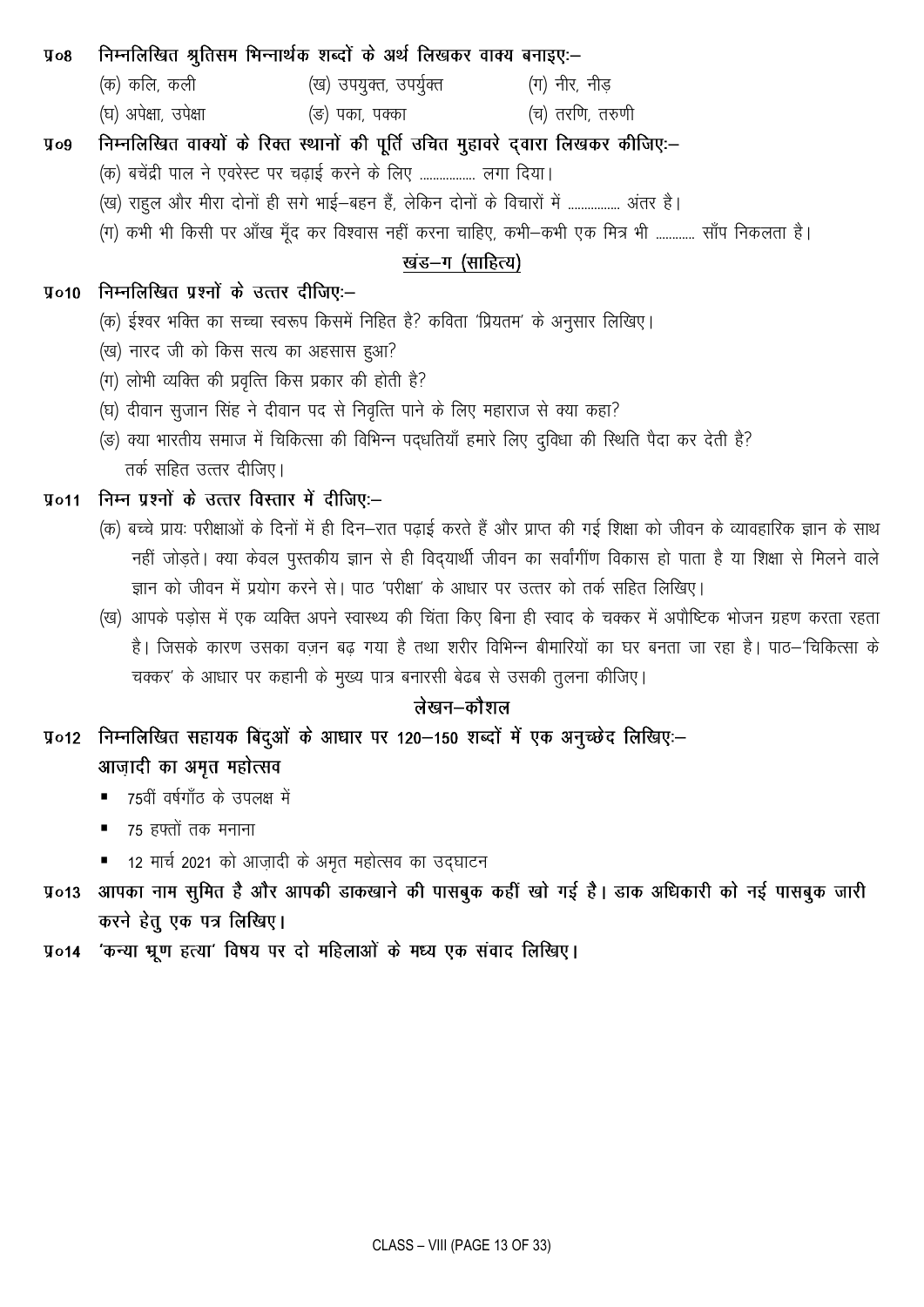### **MATHEMATICS**

### **SYLLABUS FOR PERIODIC TEST-1:**

**CH-1** RATIONAL NUMBERS

**CH-2** LINEAR EQUATIONS IN ONE VARIABLES

### *Important Instructions***:**

- *Complete the worksheets of the above mentioned chapters in Beyond Worksheet Book. (For the students who have not completed their work in the class)*
- *Do revise Ch-1 and 2 from NCERT and Beyond Maths before solving the Question Bank.*
- *Do the following problems in the Mathematics Notebook.*

### **In questions 1 to 20, out of the four options only one is correct, write the correct answer.**

**Q.1 The solution of which of the following equations is neither a fraction nor an integer.** 

(a)  $3x + 2 = 5x + 2$  (b)  $4x - 18 = 2$  (c)  $4x + 7 = x + 2$  (d)  $5x - 8 = x +1$ 

**Q.2** The solution of the equation  $ax + b = 0$  is

| (a) $x = \frac{a}{b}$<br>(b) $x = -b$ | (c) $x = -\frac{b}{a}$ | (d) $x = \frac{b}{a}$ |
|---------------------------------------|------------------------|-----------------------|
|---------------------------------------|------------------------|-----------------------|

- **Q.3** If  $8x 3 = 25 + 17x$ , then x is:
	- (a) a fraction (b) an integer (c) a rational number (d) cannot be solved
- **Q.4 The shifting of a number from one side of an equation to other is called:** 
	- (a) Transposition (b) Distributivity (c) Commutativity (d) Associativity

### **Q.5 Linear equation in one variable has:**

- (a) only one variable with any power. (b) only one term with a variable.
- (c) only one variable with power 1. (d) only constant term.
- **Q.6 The sum of three consecutive multiples of 7 is 357. Find the smallest multiple.**
- (a) 112 (b) 126 (c) 119 (d) 116

#### **Q.7 A linear equation in one variable has:**

- (a) Only one solution (b) Two solutions
- (c) More than two solutions (d) No solution

**Q.8 Arpita's present age is thrice of Shilpa. If Shilpa's age three years ago was x. Then Arpita's present age is:** 

- (a)  $3(x-3)$  (b)  $3x+3$  (c)  $3x-9$  (d)  $3(x+3)$
- **Q.9 A number of the form p/q is said to be a rational number if :** 
	- (a) p and q are integers. (b) p and q are integers and  $q \neq 0$
	- (c) p and q are integers and  $p \neq 0$  (d) p and q are integers and  $p \neq 0$  also  $q \neq 0$

### **Q.10 Which of the following is Not True?**

- (a) rational numbers are closed under addition.
- (b) rational numbers are closed under subtraction.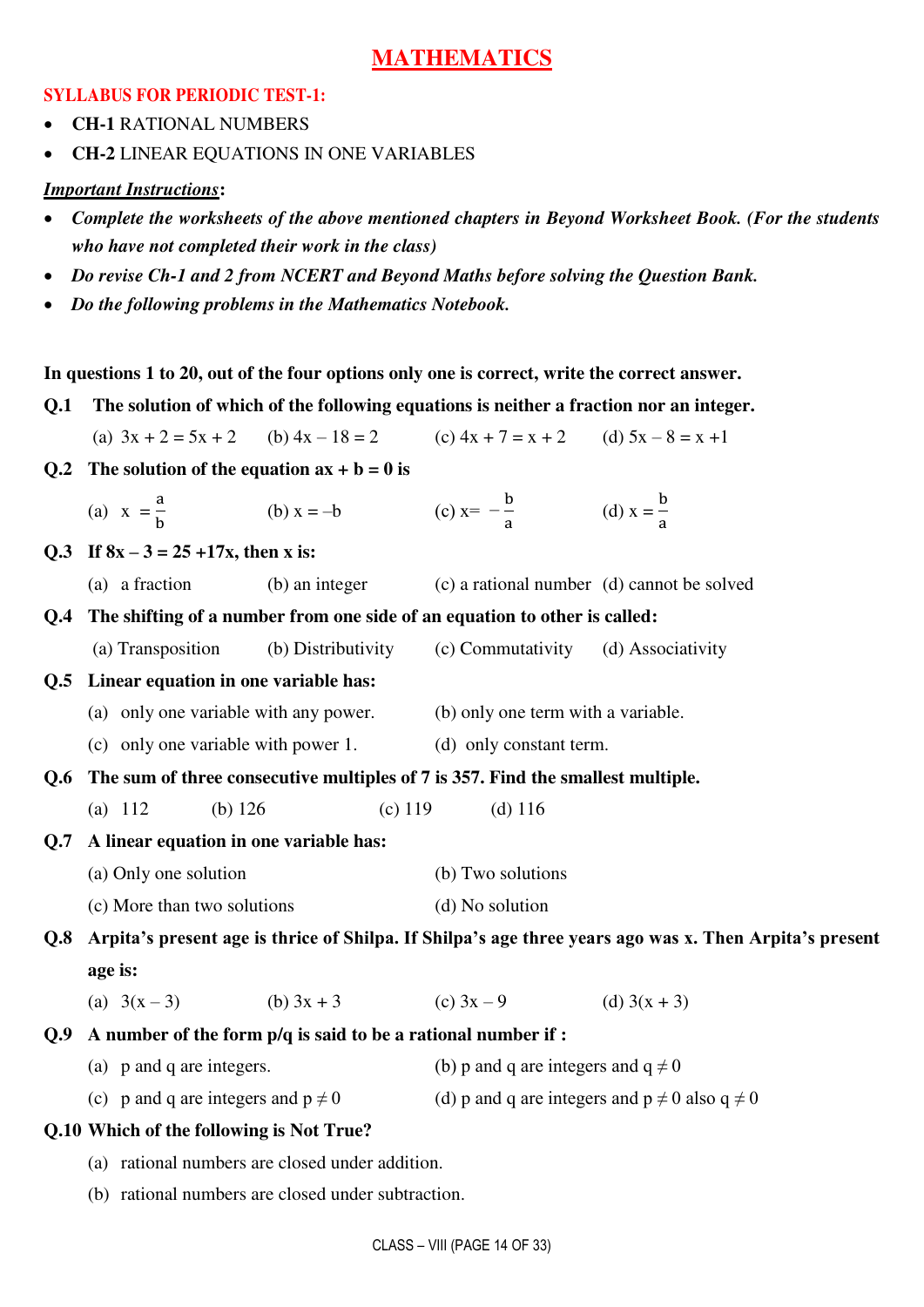| (c) rational numbers are closed under multiplication. |  |
|-------------------------------------------------------|--|
|-------------------------------------------------------|--|

(d) rational numbers are closed under division.

#### **Q.11**  $\left(\frac{-3}{8}\right)$  $\left(\frac{-3}{8}\right) + \frac{1}{7} = \frac{1}{7}$  $\frac{1}{7} + \left(\frac{-3}{8}\right)$  is an example to show that:

(a) addition of rational numbers is commutative. (b) rational numbers are closed under addition.

#### **Q.12 Zero (0) is:**

- (a) the identity for addition of rational numbers.
- (b) the identity for subtraction of rational numbers.
- (c) the identity for multiplication of rational numbers.
- (d) the identity for division of rational numbers.

#### **Q.13 One (1) is:**

- (a) the identity for addition of rational numbers.
- (b) the identity for subtraction of rational numbers.
- (c) the identity for multiplication of rational numbers.
- (d) the identity for division of rational numbers.

#### **Q.14 Multiplicative inverse of a negative rational number is**

| (a) a positive rational number. | (b) a negative rational number. |
|---------------------------------|---------------------------------|
| $(c)$ 0                         | $(d)$ 1                         |

#### **Q.15 If**  $x + 0 = 0 + x = x$ **, which is rational number, then 0 is called**

- (a) identity for addition of rational numbers. (b) additive inverse of x.
- (c) multiplicative inverse of x. (d) reciprocal of x.

### **Q.16 Between two given rational numbers, we can find**

- (a) one and only one rational number. (b) only two rational numbers.
- (c) only ten rational numbers. (d) infinitely many rational numbers.

#### **Q.17 The reciprocal of 1 is:**

- (a) 1 (b) –1 (c) 0 (d) Not defined
- **Q.18 The Reciprocal of**  $\left(\frac{-3}{8}\right)$  $\left(\frac{-3}{8}\right) \times \left(\frac{-7}{13}\right)$  is:
- (a)  $\frac{104}{21}$  (b)  $\frac{-104}{21}$  $\frac{21}{104}$  (d)  $\frac{-21}{104}$
- **Q.19 The reciprocal of 0 is:** 
	- (a) 1 (b) –1 (c) 0 (d) Not defined
- 
- 

 **Solve the following:** 

$$
Q.20 \frac{2x-3}{4x+5} = \frac{1}{3}
$$
  

$$
Q.21 \frac{8}{x} = \frac{5}{x-1}
$$
  

$$
Q.22 \frac{5(1-x)+3(1+x)}{1-2x} = 8
$$

- 
- (c) addition of rational number is associative. (d) rational numbers are distributive under addition.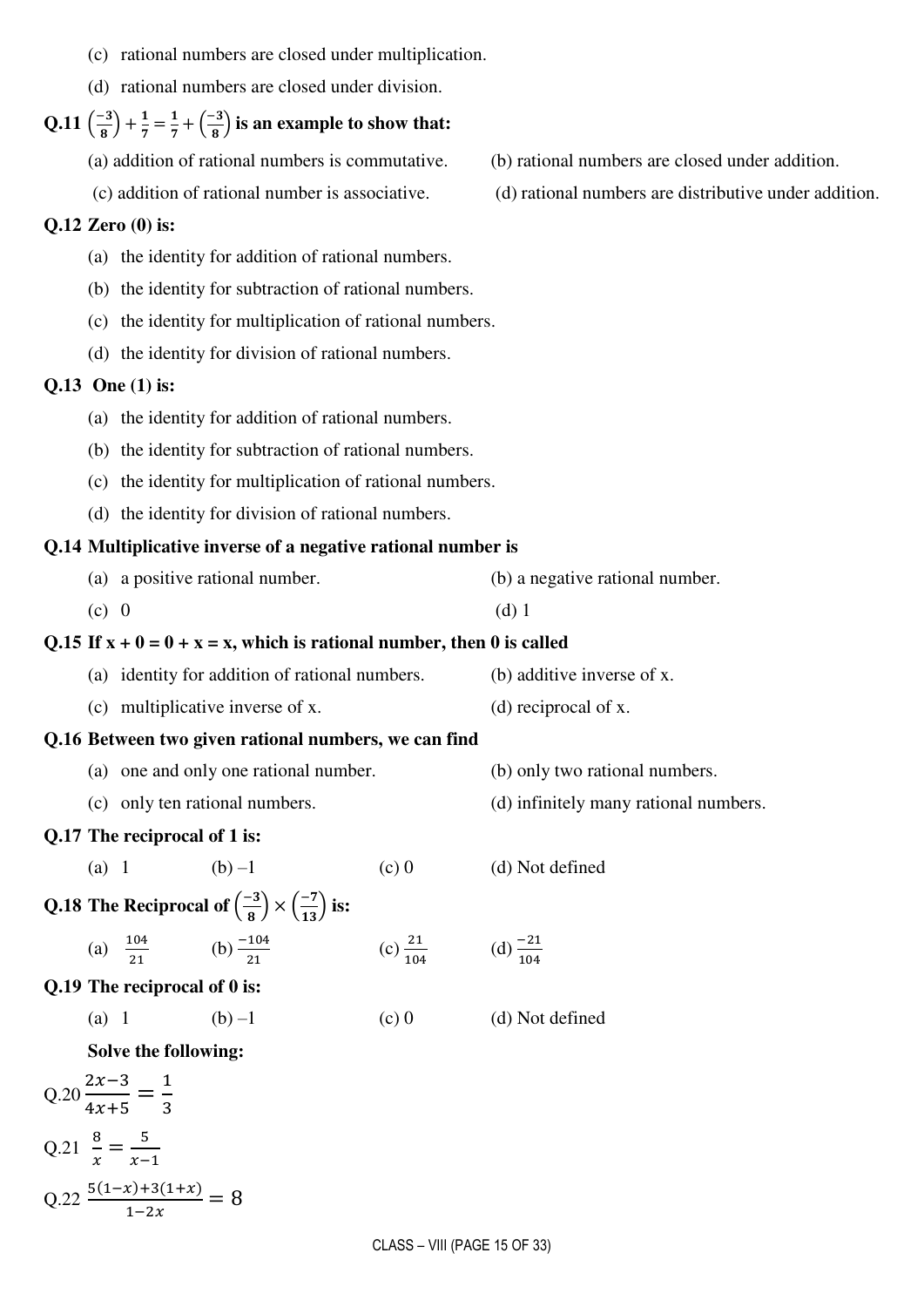$$
Q.23 \frac{0.2x+5}{3.5x-3} = \frac{2}{5}
$$
  
\n
$$
Q.24 \frac{1}{2}(x+1) + \frac{1}{3}(x-1) = \frac{5}{12}(x-2)
$$
  
\n
$$
Q.25 \frac{x+1}{4} = \frac{x-2}{3}
$$
  
\n
$$
Q.26 \frac{2x-1}{5} = \frac{3x+1}{3}
$$
  
\n
$$
Q.27 \frac{1}{-x-2} - [(x-3) - (x-1)] = 0
$$

- Q.28 Anushka and Aarushi are friends. They have equal amount of money in their pockets. Anushka gave  $\frac{1}{2}$ 3 of her money to Aarushi as her birthday gift. Then Aarushi gave a party at a restaurant and cleared the bill by paying half of the total money with her. If the remaining money in Aarushi's pocket is Rs.1600, find the sum gifted by Anushka.
- Q.29 Sum of the digits of a two-digit number is 11. The given number is less than the number obtained by interchanging the digits by 9. Find the number
- Q.30 If numerator is 2 less than denominator of a rational number and when 1 is subtracted from numerator and denominator both, the rational number in its simplest form is  $\frac{1}{2}$ 2 . What is the rational number?
- Q.31 A lady went to a bank with  $\bar{z}1,00,000$ . She asked the cashier to give her  $\bar{z}500$  and  $\bar{z}1,000$  currency notes in return. She got 175 currency notes in all. Find the number of each kind of currency notes.
- Q.32 There are 40 passengers in a bus, some with Rs. 3 tickets and remaining with Rs.10 tickets. The total collection from these passengers is Rs. 295. Find how many passengers have tickets worth Rs. 3?
- Q.33 Two equal sides of a triangle are each 4m less than three times the third side. Find the dimensions of the triangle, if its perimeter is 55m
- Q.34  $5\frac{1}{2}$  metres long rope is cut into 12 equal pieces. What is the length of each piece?
- Q.35 Verify the property  $x \times (y + z) = x \times y + x \times z$  of rational numbers by taking

$$
x = \frac{-1}{2}, y = \frac{3}{4}, z = \frac{1}{4}
$$

Q.36 Use the distributivity of multiplication of rational numbers over addition to simplify:

$$
\frac{-5}{4} \chi \left[ \frac{8}{5} + \frac{16}{15} \right]
$$

Q.37 A mother and her two daughters got a room constructed for  $\frac{3}{6}$  (2,000. The elder daughter contributes  $\frac{3}{8}$ ) 8 of her mother's contribution while the younger daughter contributes 1/2 of her mother's share. How much do the three contribute individually?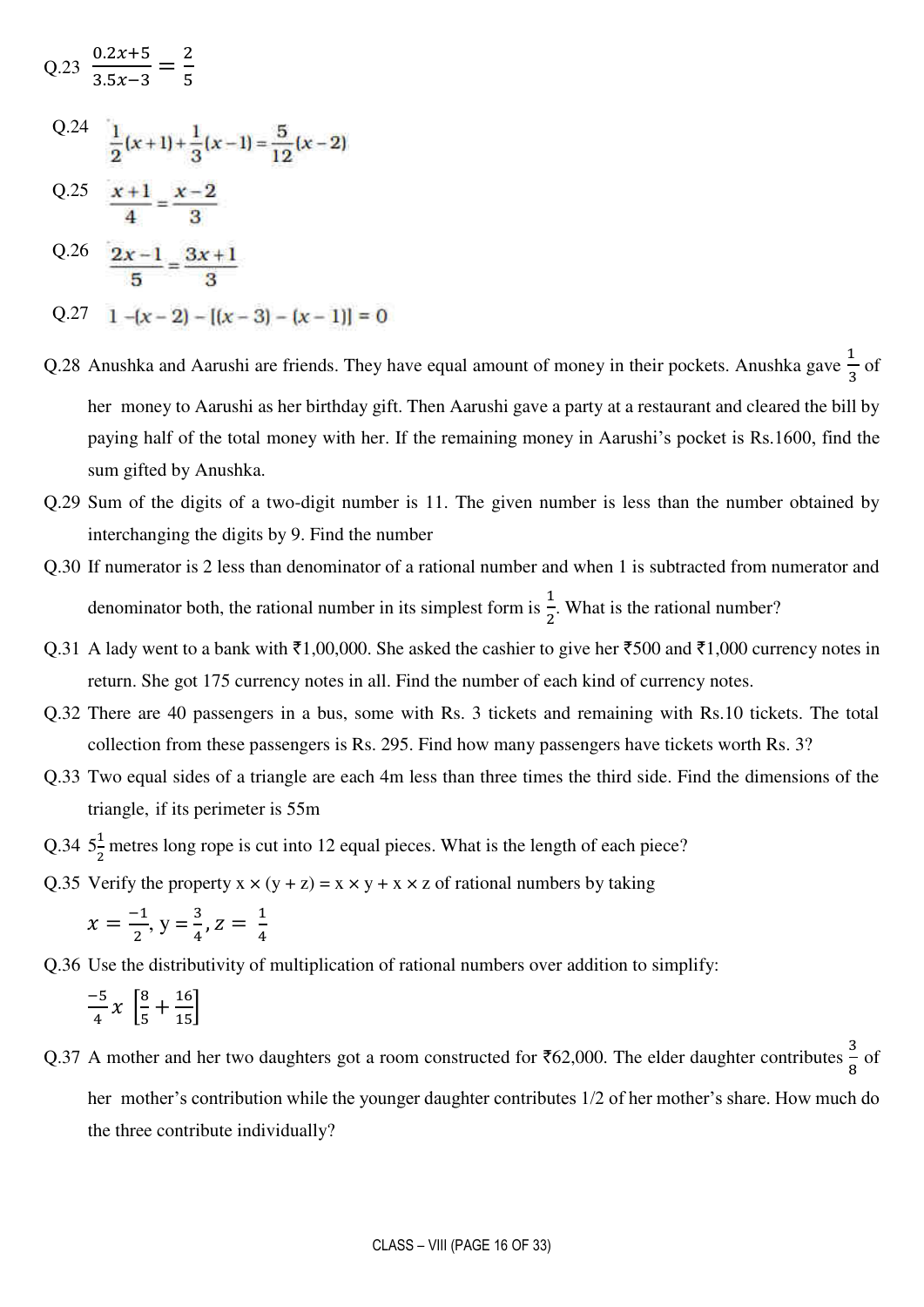Q.38 Four friends had a competition to see how far they could hop on one foot. The table given shows the distance covered by each.

| Name  | Distance covered (km) |
|-------|-----------------------|
| Seema | 25                    |
| Nancy | $\overline{32}$       |
| Megha | 40                    |
| Soni  | 20                    |

- (a) How farther did Soni hop than Nancy?
- (b) What is the total distance covered by Seema and Megha?
- (c) Who walked farther, Nancy or Megha?

#### Q.39 Determine the missing value in the puzzle below:



Q.40

Ranika wanted her friend Radhika's mobile number. But Radhika played a trick. She gave her the number as

 $9XYZP1Q2R3$ and told her to decode it with the help of following equations : (a)  $16 - 35 = 7 - 8$ 

- (b)  $\frac{6Y-7}{3Y+9} = \frac{1}{3}$ (c)  $\frac{Z^2-9}{5+Z^2}=\frac{-5}{9}$ (d)  $P + \frac{3}{10}P = \frac{13}{10}$
- (e)  $4(Q+4) = 5(Q+2)$ (f)  $3(R+10) + 200 = 236$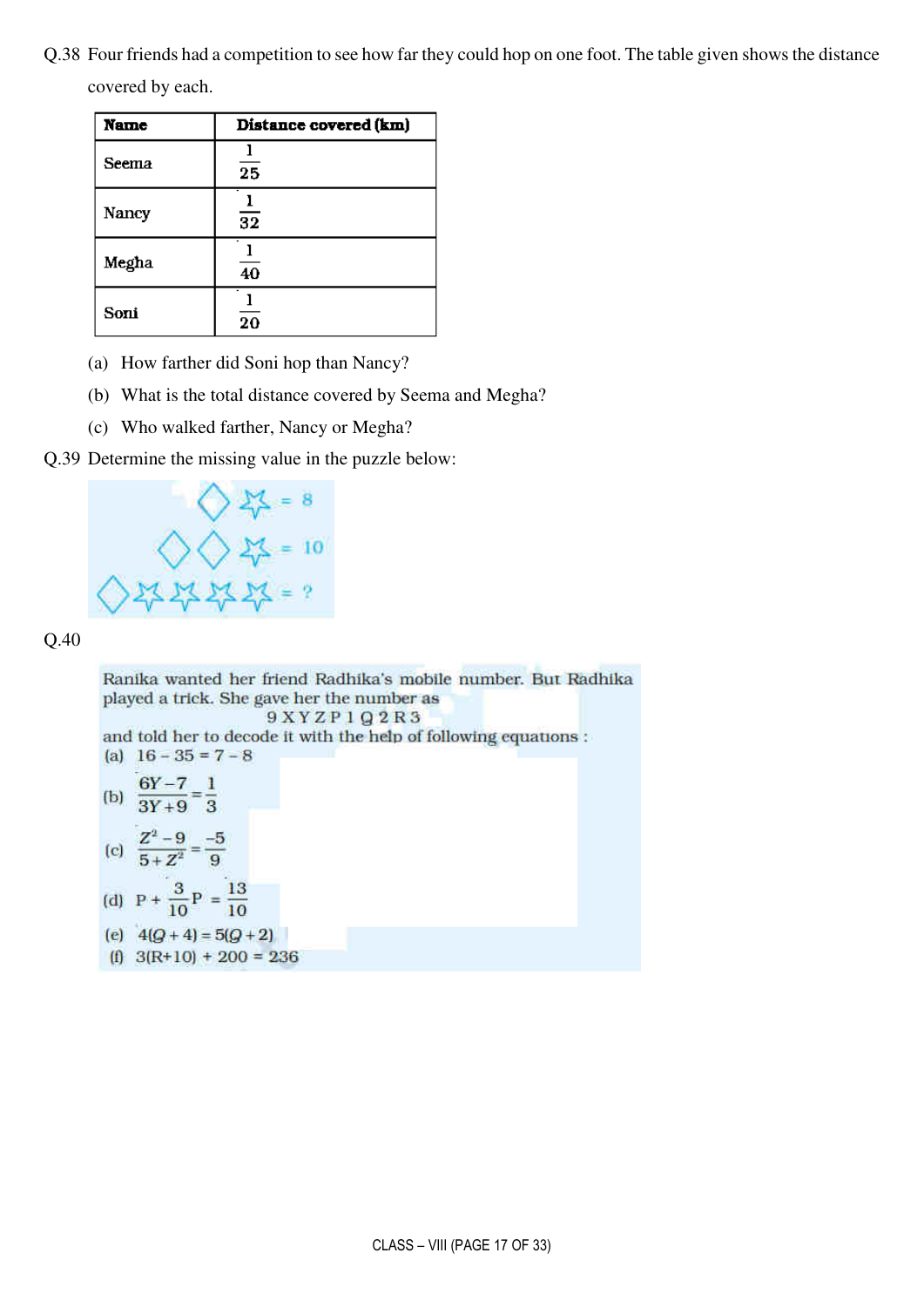### **SCIENCE**

### **SYLLABUS FOR PERIODIC TEST-1:**

- Chapter 1- Crop Production and Management
- Chapter 2- Microorganisms: Friend and Foe
- Chapter 4- Materials: Metals and Non-Metals

### **General Instructions:**

- *(i) The Question Bank contains three sections.*
- *(ii) Section A has one-mark questions comprising MCQ, case study-based and assertion-reason type questions. They are to be answered in one word or in one sentence.*
- *(iii) Section B has 4 are short answer type questions. These are to be answered in about 50 60 words each.*
- *(iv) Section C has long answer questions.*
- *(v) All the work has to be done in your Science Notebook.*

### **SECTION-A**

- Q.1 A farmer was turning the soil in the field constantly to loosen it. What is the likely reason for this agricultural practice?
- (a) This prevent growth of weeds in the soil.
- (b) This increases the amount of soil in the field.
- (c) This allows penetration of roots in soil easily.
- (d) This allows water to stay in soil for longer duration.
- Q.2 Ravi and Sunil both grew same crop in their fields. Ravi used plough while Sunil used hoe to increase the productivity. After few months, it was observed that both the fields had same productivity despite using different tools. What is the likely reason for this?
	- (a) Both the tools are made of wood.
	- (b) Both the tools are used to harvest crops.
	- (c) Both the tools are helpful for tilling the soil.
	- (d) Both the tools are useful in removing weeds.
- Q.3 The following image shows the two tools for sowing seed:



What is the likely advantage of using seed drill over a traditional tool?

- (a) It adds nutrients in the seed.
- (b) It protects the seeds from physical damage.
- (c) It separates healthy seeds from damaged seeds.
- (d) It sows seeds at equal distance from each other.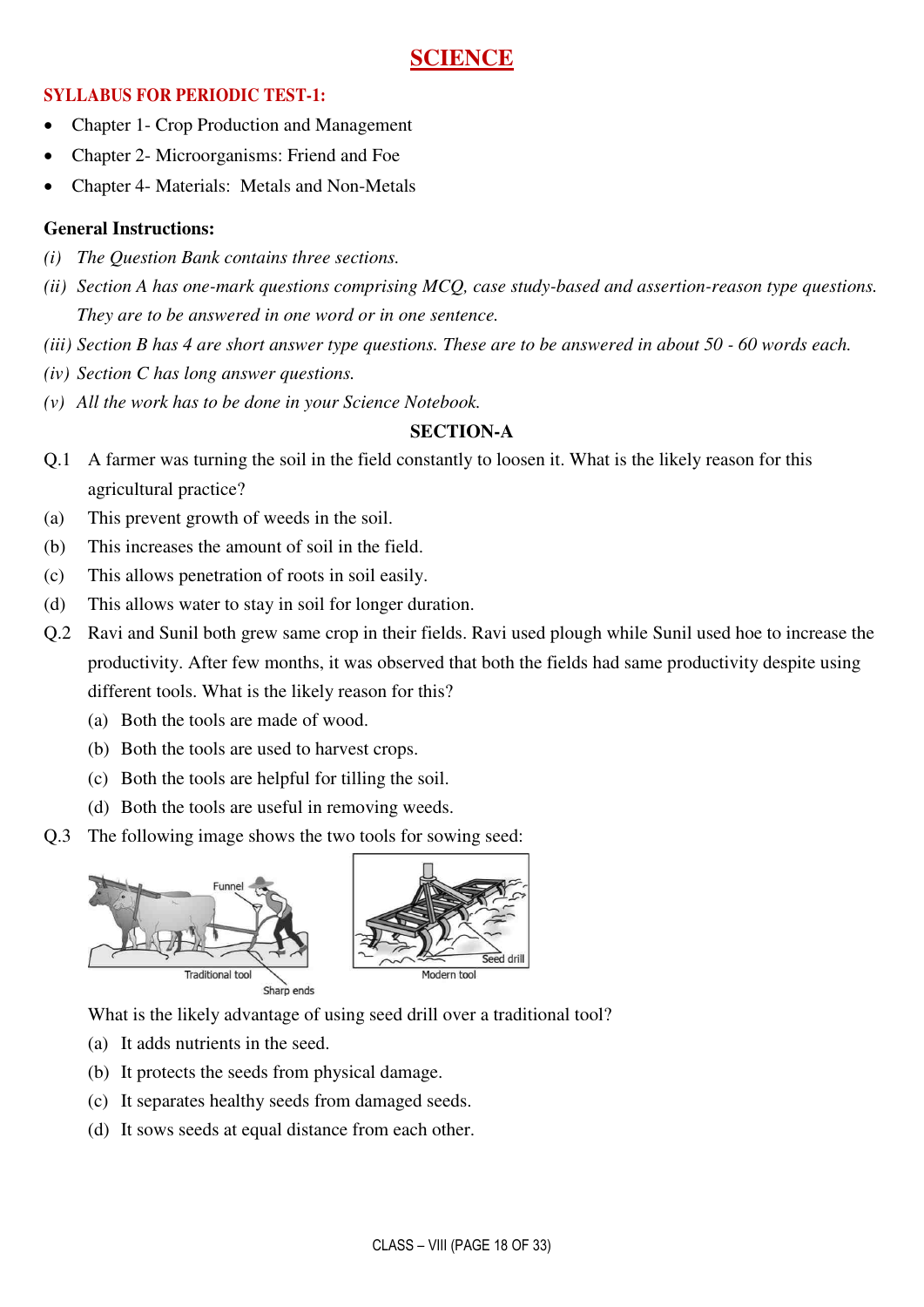### Q.4 The following image shows the two common methods of irrigation:



Why a farmer should adopt sprinkler system than pulley system?

- (a) Sprinkler system reduces wastage of water.
- (b) Sprinkler system decreases water requirement of the crops.
- (c) Sprinkler system increases water absorption capacity of the crops.
- (d) Sprinkler system provides excess water to the crops for high productivity.
- Q.5 Ritika observes that her father before storing the grains always dries them in the the Sun. What is the likely reason for this activity?
	- (a) To keep the grains warm
	- (b) To increase the size of the grains
	- (c) To prepare the grains for germination
	- (d) To reduce the moisture content of the grains
- Q.6 Padma saw some colored cottony growth on the bread she kept open in her kitchen. She uses magnifying glass to observe the microorganisms. Which group of microorganism will she likely observe?
	- (a) Fungi (b) Algae (c) Bacteria (d) Protozoa
- Q.7 What makes viruses different from the bacteria?
	- (a) Microscopic size (b) Dependency on living cells
	- (c) Requirement of moist conditions (d) Requirement of food
- Q.8 The dough increases in size when yeast is added into it. Which gas is produced by yeast cells and its effect on the dough?
	- (a) Oxygen gas produced during respiration that increases the volume of the dough.
	- (b) Carbon dioxide gas produced during reproduction that increases the volume of the dough.
	- (c) Oxygen gas produced during reproduction that increases the volume of the dough.
	- (d) Carbon dioxide gas produced during respiration that increases the volume of the dough.
- Q.9 In polio vaccination, the dead microbes are introduced into the children's body. How does this vaccination protect the children from polio?
	- (a) By producing suitable antibodies that remain in the body
	- (b) By killing the disease-causing microbes directly
	- (c) By increasing the interaction of dead microbes with the live ones
	- (d) By increasing the number of beneficial bacteria
- Q.10 What characteristic likely defines a pathogen?
	- (a) They can spoil food and plastic.
	- (b) They make soil fertile.
	- (c) They can infect a human body.
	- (d) They breakdown remains of dead organisms.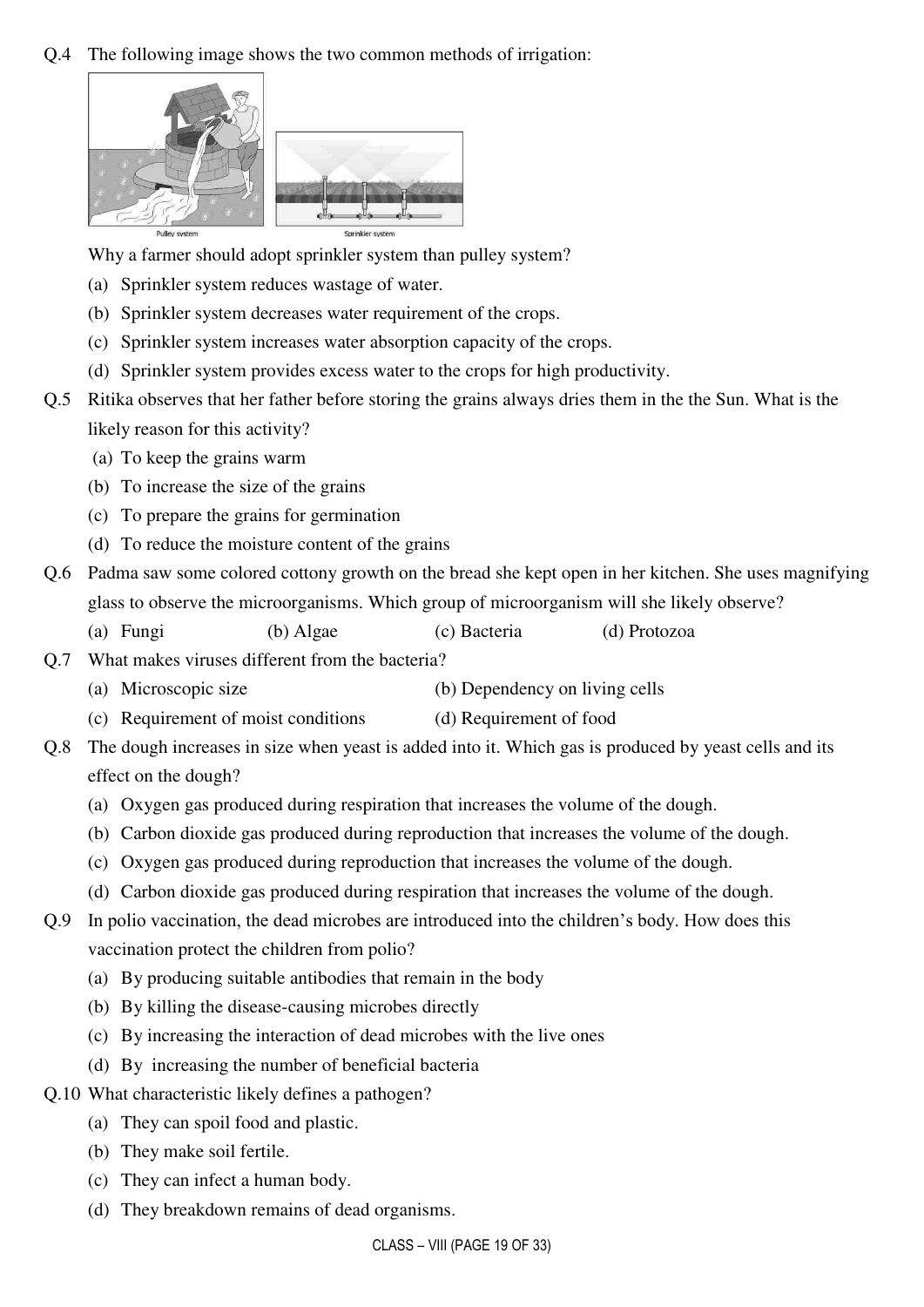- Q.11 Two elements X and Y are reacted with oxygen to form their respective oxides. They are then dissolved in water. Element 'X' forms a hydroxide which is basic in nature. Element 'Y' forms an acid. What can element X and Y be classified as?
	- (a)  $X Metal$ ;  $Y Non-metal$
	- (b)  $X Non-metal$ ;  $Y Metal$
	- (c)  $X Metal$ ;  $Y Metal$
	- (d)  $X Non-metal$ ;  $Y Non-metal$
- Q.12 Which of the following describes -metals are essential to humans.
	- (a) They are used in purification of water.
	- (b) They are used to make machinery and automobiles.
	- (c) They are major components of fertilizers for plants to grow.
	- (d) They form gases in the atmosphere that are required by humans to breathe.
- Q.13 Which element can displace copper from the copper sulphate solution?
	- (a) Iron (b) Platinum (c) Gold (d) Silver
- Q.14 A student classifies iron as ductile and carbon as non-metal. What explains the classification?
	- (a) Iron can be drawn into thin wires, but carbon cannot.
	- (b) Iron can be made into thin sheets, but carbon cannot.
	- (c) Iron can be beaten to make sound, but carbon cannot.
	- (d) Iron can be plated over other metals, but carbon cannot.
- Q.15 The image explains a nitrogen cycle.



What should be added to the blank box to complete the cycle?

- (a) Bacteria turn fixed nitrogen into nitrogenous compounds.
- (b) Bacteria fixed nitrogen into soil.
- (c) Bacteria convert the nitrogenous compounds into nitrogen gas.
- (d) Bacteria mix nitrogen gas withthesoil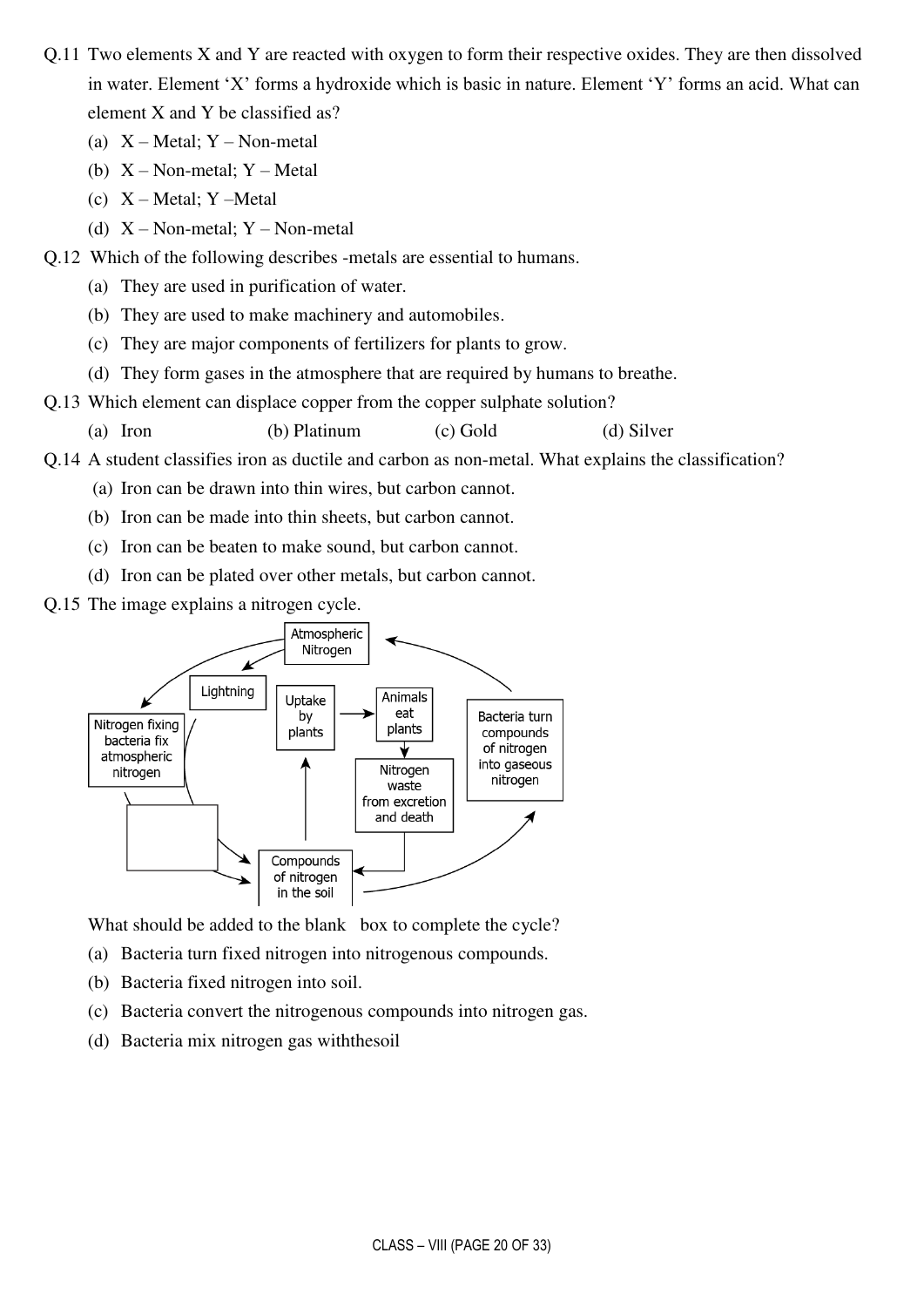#### **Directions for Q. No. 16 to 18:**

### **Two statements are given, one labelled Assertion (A) and the other labelled Reason (R).**

### **Select the correct answer to these questions from the codes (a), (b), (c) and (d) as given below:**

- (a) Both A and R are true and R is correct explanation of the assertion.
- (b) Both A and R are true but R is not the correct explanation of the assertion.
- (c) A is true but R is false.
- (d) A is false but R is true.
- Q.16 **Assertion:**Metals are sonorous.

**Reason:**They are generally brittle in the solid state and break into pieces.

Q.17 **Assertion:** Excessive irrigation can cause a lot of damage to crops.

**Reason:** In the presence of the sunlight, silver chloride decomposes into silver metal and chlorine gas.

Q.18 **Assertion:** Antibiotics are added to the feed of livestock and poultry. **Reason:** Addition of antibiotics enhances the taste of the feed.

### **Q. No. 19 - 20 contain five sub-parts each. You are expected to answer any four subparts in these questions:**

- Q.19 Read the following and answer any four questions from 19 (i) to 19 (v): All the elements known so far have been classified into metals, non- metals and metalloids. Metals are generally solid at room temperature with the exception of mercury which is a liquid at room temperature. Metals are lustrous, malleable, ductile and good electrical conductors where has non-metals are generally non-lustrous and are neither malleable nor ductile. Non-metals are also poor conductors of heat and electricity.
- Q.19 (i) The process by which a layer of zinc is deposited on the surface of iron is called \_\_\_\_.

(a) corrosion (b) galvanisation (c) alloying (d) electroplating

Q.19 (ii) Gold is \_\_\_\_\_ malleable and ductile.

(a) highly (b) cannot say (c) least (d) partially

Q.19 (iii) \_\_\_\_\_\_\_ is the only non-metal, which is the good conductor of heat and electricity.

(a) oxygen (b) water (c) graphite (d) carbon

### Q.19 (iv) is the only metal, which is liquid at room temperature.

- (a) Sodium (b) Bromine (c) a chemical change (d ) Mercury (e) Oxygen
- Q.19 (v) Iron objects are generally electroplated with (a) gold (b) silver (c) chromium (d) mercury

### **Q.20 Read the following and answer any four questions from 20(i) to20 (v):**

 The farmers today are aware of the fact that good quality of seeds is must for good crop. The seeds selected for sowing must also be healthy that means that must be taken from good and healthy plants and then stored well before sowing them. Sowing of seeds in an important practice regarding crop production. After preparation of soil seeds are sown in it. To get a good crop yield, good quality seeds are selected. In addition to good quality, seeds should be sown uniformly at proper distance and depth so that overcrowding of plants is avoided and each plant get sufficient space, sunlight and water to grow.

- Q.20 (i) Seeds are sown in field by using .
	- (a) a funnel having long stem (c) both (a) and (b)
	- (b) seed drill (d) None of these

Q.20 (ii) The instrument which is not used for ploughing the soil is

(a) plough (b) hoe (c) sickle (d) cultivator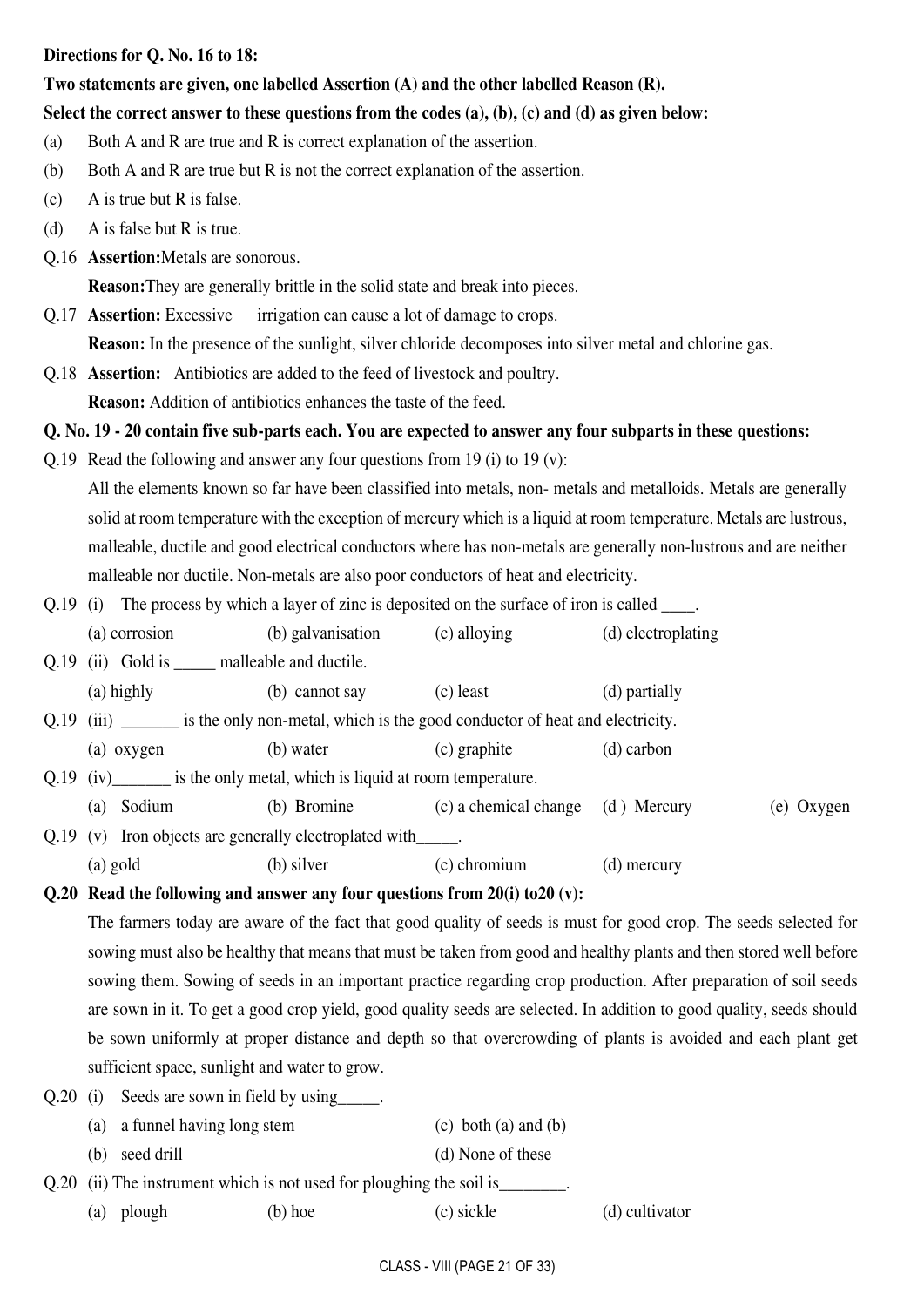Q.20 (iii) The process of loosening and turning of the soil is called \_\_\_\_\_\_\_\_\_\_

- (a) ploughing (b) levelling (c) manuring (d) None of these
- Q.20 (iv) Which of the following provides a lot of humus to the soil?
	- (a) Fertilizer (b) Seeds (c)Pesticides (d)Manure

- Q.20 (v) The loose soil:
	- (a) Helps the roots to penetrate deep into the soil.
	- (b) Helps in growth of microbes and earthworms.
	- (c) Neither A nor B
	- (d) Both A and B

### **SECTION B**

- Q.21 Do you think a farmer can have good yield of crops, if he does not follow the basic steps of loosening and turning of soil? Give reasons.
- Q.22 Is it necessary to distribute the seeds in a field evenly while sowing? Justify.
- Q.23 Is it necessary to transfer curd in a cooler place after it is set? Why?
- Q.24 Can antibiotics harm us if taken irregularly or unnecessarily without doctor's advice?
- Q.25 An ornament made up of gold does not tarnish while silver does. Explain.
- Q.26 A doctor prescribed a tablet to a patient suffering from iron deficiency. The tablet does not look like iron. Explain.

### **SECTION-C**

- Q.27 Give reasons for the following:
	- (a) Wires cannot be drawn from wood.
	- (b) Oxygen is not brittle.
	- (c) Diamonds are used for making jewellery.
	- (d) Sodium is stored in kerosene oil.
	- (e) Sulphur cannot be used for making pipes.
- Q.28 (a) Why do we say that if a person suffers from chickenpox once, he/she is not likely to be attacked by the same disease in future?
	- (b) Why should we always wash our hands before handling food items?
- Q.29 (a) What would you advise the farmers for weeding their fields- chemical weedicides or biological control of weeds? Why?
	- (b) Why during ploughing, the land is pressed lightly but not tightly?

### **Working Model:** Make a working model of Generator.

Refer to the following link:

<https://www.youtube.com/watch?v=osZ49tzKmks>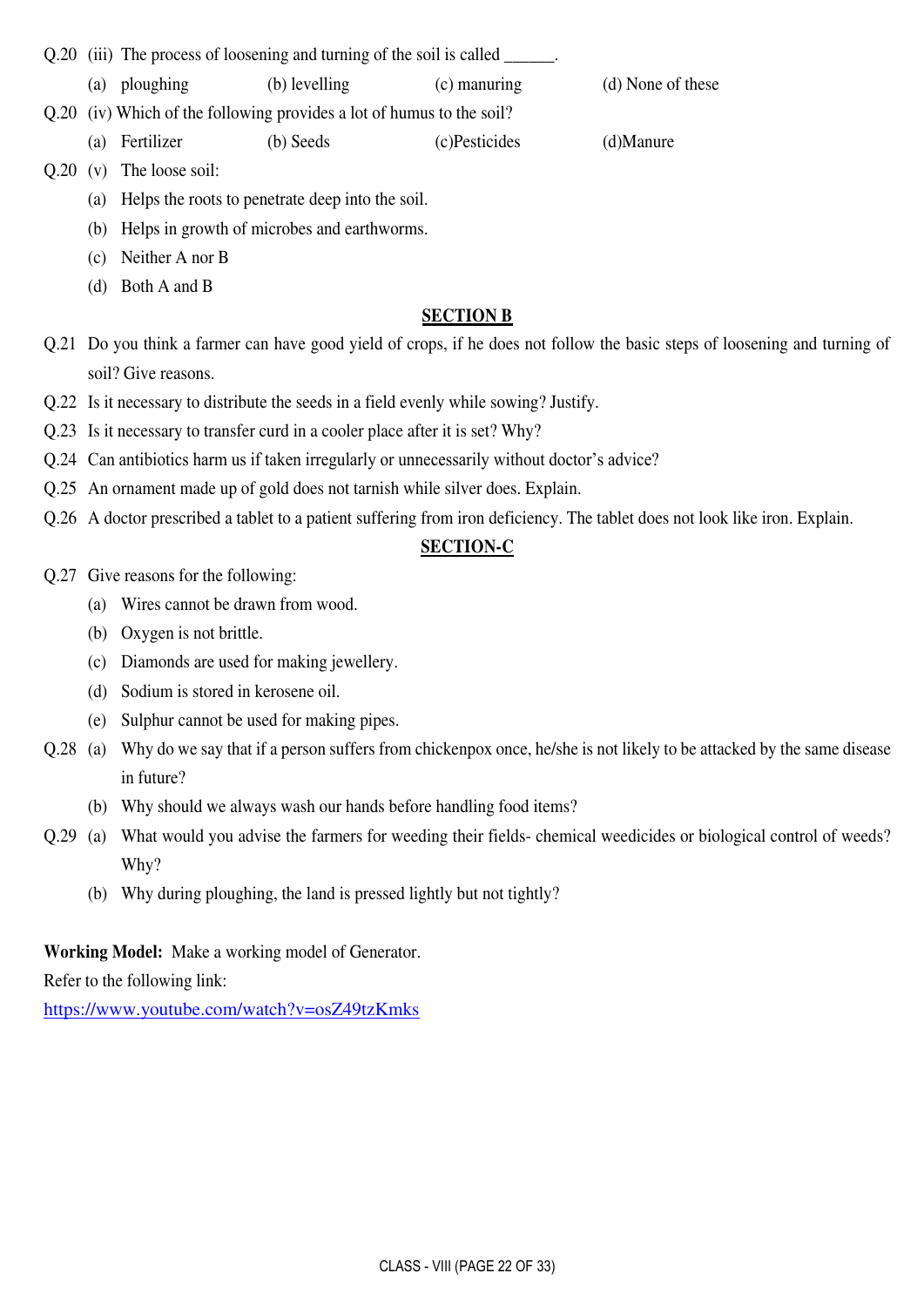### **SOCIAL SCIENCE**

### **SYLLABUS FOR PERIODIC TEST-1:**

|                              | <b>HISTORY</b>               | : Ch-1 When, where and How                                                                                                                                                                                                                                             |                     |                                                                                                                                        |
|------------------------------|------------------------------|------------------------------------------------------------------------------------------------------------------------------------------------------------------------------------------------------------------------------------------------------------------------|---------------------|----------------------------------------------------------------------------------------------------------------------------------------|
|                              |                              | Ch-2 The Rise of the English East India Company                                                                                                                                                                                                                        |                     |                                                                                                                                        |
|                              |                              | <b>GEOGRAPHY: Ch-1 Resources: Endowments of Nature</b>                                                                                                                                                                                                                 |                     |                                                                                                                                        |
|                              |                              | Ch-2 Resources of the World: Land, Soil, Water, Natural Vegetation and Wildlife                                                                                                                                                                                        |                     |                                                                                                                                        |
| <b>CIVICS</b>                |                              | : Ch-1The Constitution of India                                                                                                                                                                                                                                        |                     |                                                                                                                                        |
|                              |                              | Ch-2 Parliamentary Form of Government                                                                                                                                                                                                                                  |                     |                                                                                                                                        |
|                              | <b>General Instructions:</b> |                                                                                                                                                                                                                                                                        |                     |                                                                                                                                        |
| (i)<br>(ii)<br>(iii)<br>(iv) | words.                       | Question Bank comprises five Sections $-A$ , B, C, D and E. All questions are compulsory.<br>Section $A - Question$ no. 1 to 21 are Objective Type Questions of 1 mark each.<br>Section $C -$ Question no. 35 to 38 are Source-based Questions, carrying 4 marks each. |                     | Section B - Question no. 22 to 34 are Short Answer Type Questions, carrying 3 marks each. Answer to each question should not exceed 80 |
| (v)                          |                              |                                                                                                                                                                                                                                                                        |                     | Section D - Question no. 39 to 44 are Long Answer Type Questions, carrying 5 marks each. Answer to each question should not exceed 120 |
| (vi)<br>(vii)                | words.                       | Section $E -$ Question no. 45 is Map based, carrying 1 marks each for every part.<br>Typology of the questions in PT-1 will be same. Though, the number of questions may vary.                                                                                         |                     |                                                                                                                                        |
|                              |                              |                                                                                                                                                                                                                                                                        | <b>SECTION-A</b>    |                                                                                                                                        |
| Q.1                          |                              | Name different methods of expansion of the company's rule in India.                                                                                                                                                                                                    |                     |                                                                                                                                        |
| Q.2                          |                              | Treaty of Seringapatam was signed by:                                                                                                                                                                                                                                  |                     |                                                                                                                                        |
|                              | (a) Haider Ali               | (b) Tipu Sultan                                                                                                                                                                                                                                                        | (c) Peshwa Baji Rao | (d) Maharaja Ranjit Singh                                                                                                              |
| Q.3                          |                              |                                                                                                                                                                                                                                                                        |                     |                                                                                                                                        |
|                              | $(a)$ 1595                   | (b) $1602$                                                                                                                                                                                                                                                             | (c) 1600            | $(d)$ 1498                                                                                                                             |
| Q.4                          |                              | In which language did Bankim Chandra Chatterjee write?                                                                                                                                                                                                                 |                     |                                                                                                                                        |
| Q.5                          |                              | Name different types of resources on the basis of ownership.                                                                                                                                                                                                           |                     |                                                                                                                                        |
| Q.6                          |                              | Give two examples of resources based upon distribution.                                                                                                                                                                                                                |                     |                                                                                                                                        |
| Q.7                          | Define potential resources.  |                                                                                                                                                                                                                                                                        |                     |                                                                                                                                        |
| Q.8                          |                              | Mention some human activities responsible for degradation of land.                                                                                                                                                                                                     |                     |                                                                                                                                        |
|                              |                              | Unscramble the letters given in the help box and fill in the blanks.                                                                                                                                                                                                   |                     |                                                                                                                                        |
|                              | Servecond,                   | nalised margi,<br>eunevnly,                                                                                                                                                                                                                                            | thplacebir,         | resiptend,                                                                                                                             |
| Q.8                          |                              | Soil needs to be ______________ for sustained productivity of food grains.                                                                                                                                                                                             |                     |                                                                                                                                        |
| Q.9                          |                              | Resources are very __________ distributed on earth.                                                                                                                                                                                                                    |                     |                                                                                                                                        |
|                              |                              |                                                                                                                                                                                                                                                                        |                     | Q.10 To uplift the ___________________ communities, some seats are reserved in educational institutions and government jobs.           |
|                              |                              |                                                                                                                                                                                                                                                                        |                     |                                                                                                                                        |
|                              |                              | Q.12 ______________________ is the supreme commander of the defence forces of India.                                                                                                                                                                                   |                     |                                                                                                                                        |
|                              |                              | Q.13 How many members are there in Rajya Sabha?                                                                                                                                                                                                                        |                     |                                                                                                                                        |

CLASS - VIII (PAGE 23 OF 33)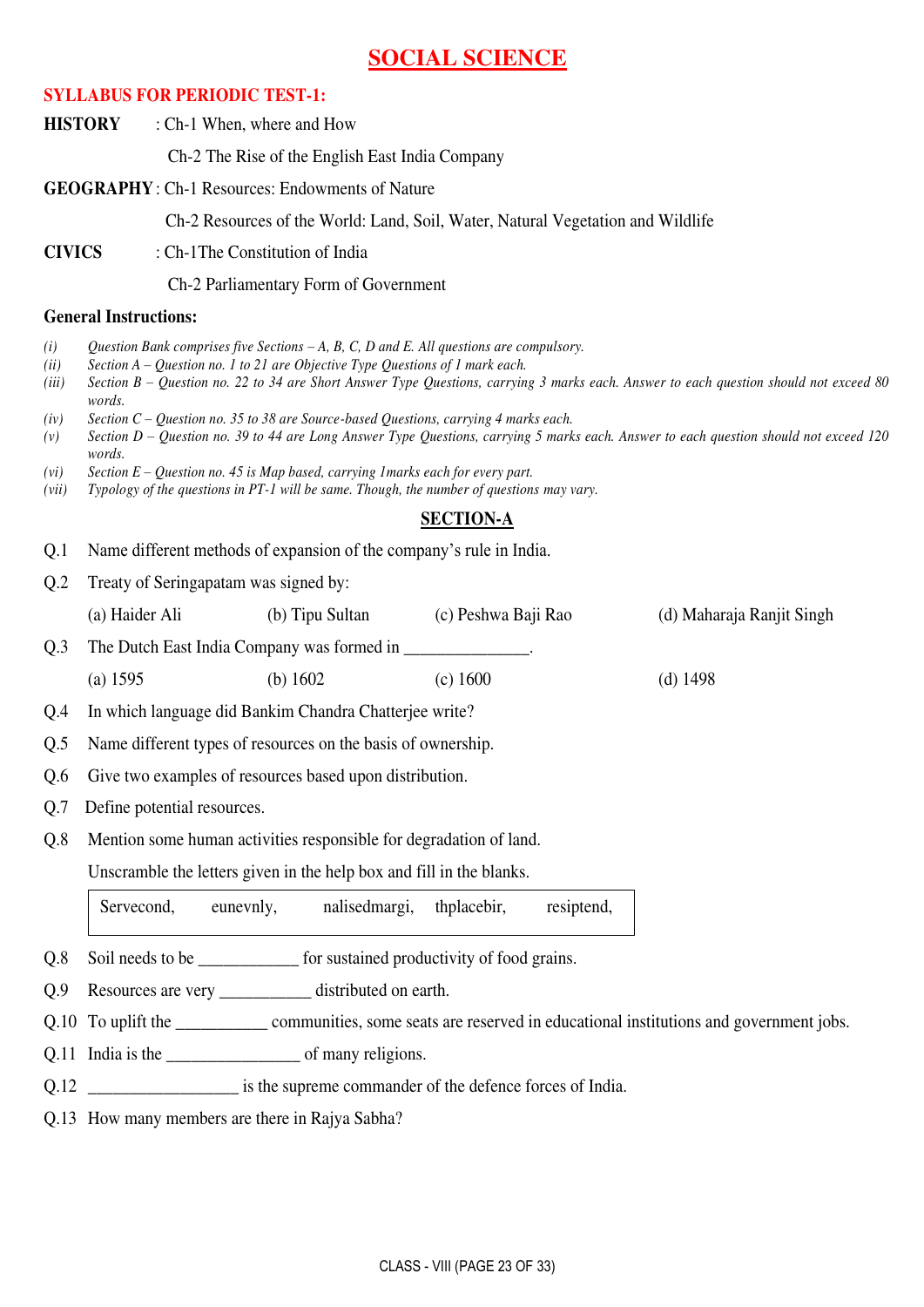Q.14 Look at the following picture and recognize the person who gave the tripartite divison of Indian history as Hindu, Muslim and British.



- Q.15 Give one word for the following:
	- (a) Countries having two or more levels of government with independent powers
	- (b) Legislature with two houses
	- (c) Right under Article 21 A
	- (d) Selling and buying of human beings and forced labour
	- (e) Elected representatives who make laws?
	- (f) A system of courts in the country which upholds laws
- Q.16 Resources which are derived from non-living things are known as
- Q.17 Name the states which are rich in mineral resources.
- Q.18 Define 'Resources'.
- Q.19 Who was the governor of French East India Company?
- Q.20 Which European sailor, first discovered a sea-route to India
- Q.21 How did Goa become free from the Portuguese rule?

#### **SECTION-B**

- Q.22 Name the nationalist writers who wrote in different languages.
- Q.23 Write about the results of Carnatic wars.
- Q.24 How financial stability was responsible for the success of the British?
- Q.25 How first hand accounts are invaluable sources of information?
- Q.26 Differentiate between Khadar and Bhangar.
- Q.27 Write some characteristics of deciduous forests.
- Q.28 Mention some factors which help in the development of resources.
- Q.29 Differentiate between Actual and Potential resources.
- Q.30 'Sustainable development is important for the conservation of resources'. Give your views to support the statement.
- Q.31 Write a note on Sati Prevention Act.
- Q.32 What do you know about the Draft and implementation of the Indian Constitution?
- Q.33 'Indian Constitution is considered as a living document'. Justify the statement.
- Q.34 Discuss Universal Adult Franchise in context with Indian constitution.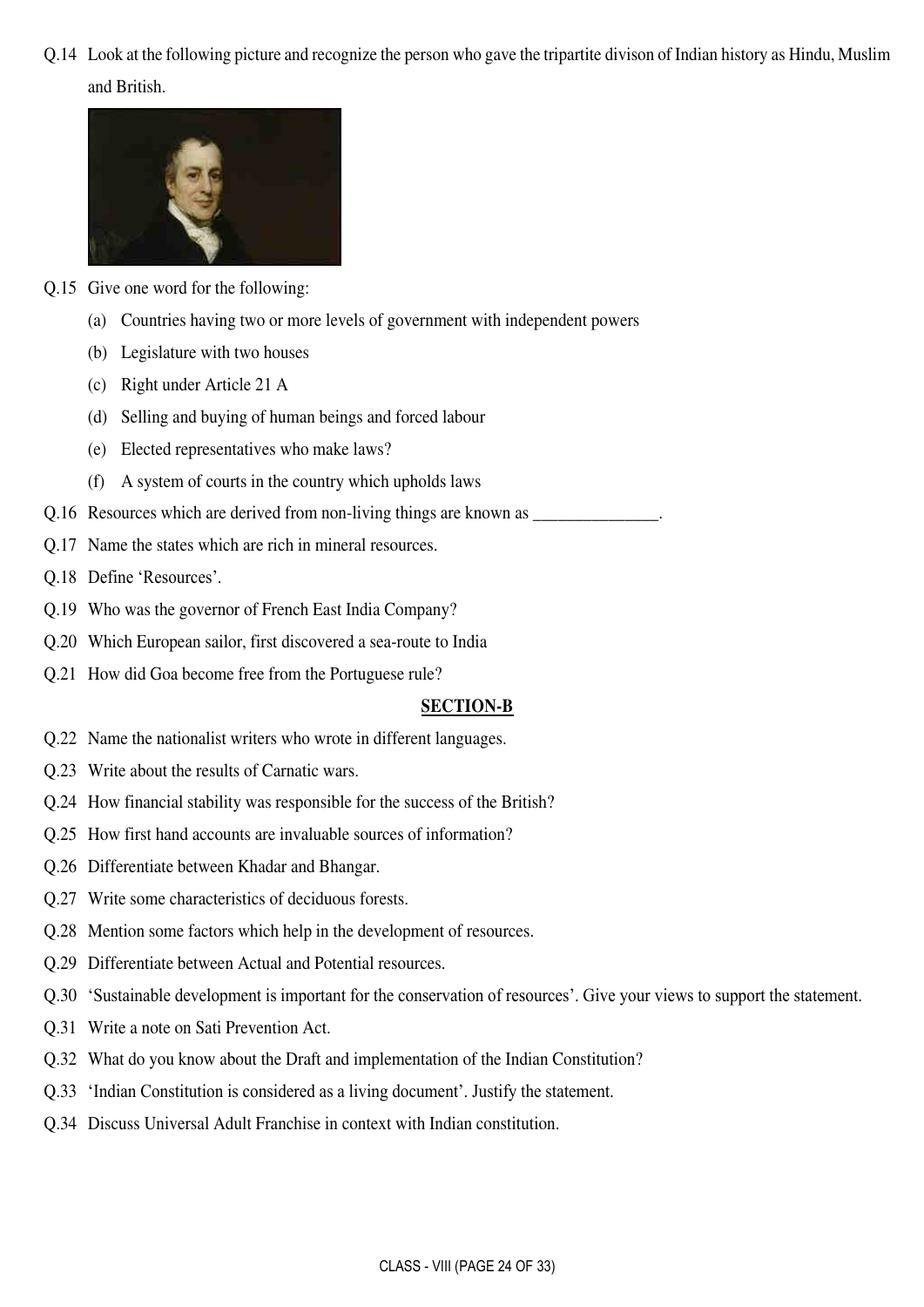#### **SECTION-C**

#### **Q.35 Read the given source and answer the questions that follow:**

 Indian nationalists protested and criticized arbitrary and repressive laws being enforced by the British. History provides us with several examples of people and communities who have struggled to end unjust laws. You know how Rosa Parks, an African-American woman, refused to give up her seat on a bus to a white man on 1 December 1955. She was protesting the law on segregation that divided up all public spaces, including the streets, between the whites and the African-Americans. Her refusal was a key event that marked the start of the Civil Rights Movement, which led to the Civil Rights Act in 1964, which prohibited discrimination on the basis of race, religion or national origin in the U.S.A.

Q.35 (i) Name the Afro–American woman who is considered to start Civil Rights Movement in USA. (a) Sundri Devi (b) Rosa Parks (c) Michelle Obama (d) None of these.

|  | Q.35 (ii) In which year Civil Rights Act was passed in USA?                 |                           |            |            |
|--|-----------------------------------------------------------------------------|---------------------------|------------|------------|
|  | (a) 1961                                                                    | (b) $1964$                | (c) $1972$ | (d) $1975$ |
|  | Q.35 (iii) What kind of discrimination was prevalent in USA?                |                           |            |            |
|  | (a) Caste Discrimination                                                    | (b) Gender Discrimination |            |            |
|  | (c) Racial Discrimination                                                   | (d) All of the above      |            |            |
|  | Q.35 (iv) Civil Rights Act of 1964 prohibits discrimination on the basis of |                           |            |            |

(a) Race (b) Religion (c) National origin (d) All of these

#### **Q.36 Read the given source and answer the questions that follow:**

 The first English factory was set up on the banks of the river Hugli in 1651. This was the base from which the Company's traders, known at that time as "factors", operated. The factory had a warehouse where goods for export were stored, and it had offices where Company officials sat. As trade expanded, the Company persuaded merchants and traders to come and settle near the factory. By 1696 it began building a fort around the settlement. Two years later it bribed Mughal officials into giving the Company zamindari rights over three villages. One of these was Kalikata, which later grew into the city of Calcutta or Kolkata as it is known today. It also persuaded the Mughal emperor Aurangzeb to issue a farman granting the Company the right to trade duty free.

Q.36 (i) Where did EEIC set up its first factory in India?

 (a) Bengal (b) Mumbai (c) Chennai (d) none of these Q.36 (ii) In which year, did EEIC start building a fort around the settlement? (a) 1694 (b) 1696 (c) 1698 (d) 1700 Q.36 (iii) In which year, did EEIC bribe Mughal officials to get the Zamindari rights? (a) 1694 (b) 1696 (c) 1698 (d) 1700 Q.36 (iv) Who issued a 'Farman' granting the company the right to trade duty free? (a) Jahangir (b) Aurangzeb (c) Akbar (d) None of these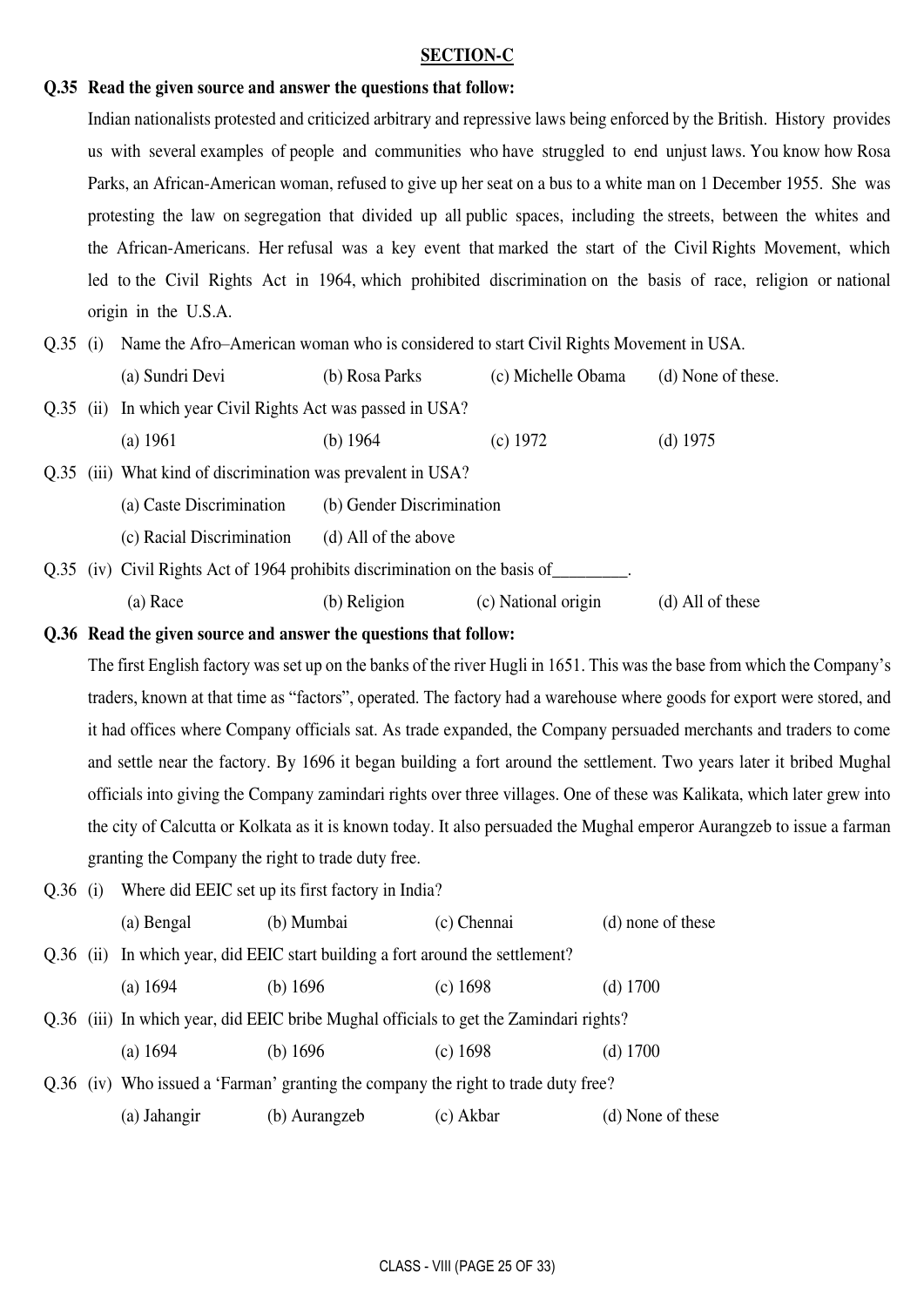#### **Q.37 Read the given source and answer the questions that follow:**

 Based on their origin, resources can be called biotic and abiotic. Biotic resources are living, for examples, animals, abiotic resources are non-living, for example, gold, iron ore, and limestone. On the basis of their distribution, resources can be called ubiquitous or localised.

Resources that are found everywhere, such as air, water, land, sunlight etc. are called ubiquitous resources. Resources like metals and minerals which are found only in some specific places are called localised resources. Resources are not found equally all over the world because of huge differences in climate, altitude, and other physical factors, in different regions of the world.

- Q.37 (i) Iron ore and limestone are examples of what type of resources?
- Q.37 (ii) Sunlight and land are examples of
- Q.37 (iii) What term is used to resources that are found only in some specific places?
- Q.37 (iv) Why are resources not evenly distributed on earth?

### **Q.38 Study the given data and answer the questions that follow:**

|       |                | Types of Land use in % |        |         |                   |
|-------|----------------|------------------------|--------|---------|-------------------|
| S. No | <b>Country</b> | <b>Cropland</b>        | Forest | Pasture | <b>Other uses</b> |
|       | China          | 10                     | 14     | 34      | 42                |
| 7     | Canada         |                        | 39     |         | 52                |
| 3     | <b>USA</b>     | 21                     | 32     | 26      | 21                |
| 4     | UK             | 29                     | 10     | 46      | 16                |
|       | India          | 57                     | 22     |         | 17                |
| 6     | <b>Brazil</b>  |                        | 66     | 20      |                   |

Comparative data-Land use pattern

- $Q.38$  (i) Which country has the maximum % of forests?
- Q.38 (ii) Name the country that has least % of cropland.
- Q.38 (iii) Which two countries have same % of pastures?
- Q.38 (iv) What is the difference between the %age of cropland in India and USA?

### **SECTION-D**

- Q.39 Everything in this world is renewable. Then why do we need to conserve resources?
- Q.40 How are natural vegetation and wildlife a resource? Can you mention some efforts made by governments to conserve natural vegetation and wildlife?
- Q.41 Discuss different type of soils with the help of a flow chart.
- Q.42 According to the Preamble to the Constitution, which ideals does India aspire towards?
- Q.43 'The Parliament is the most important organ of the government'. How?
- Q.44 Why is the modern period in Indian history also called the colonial period?
- Q.45 Describe how the British gained control over Mysore.
- Q.46 Discuss about three states that were controlled by the British through direct annexation.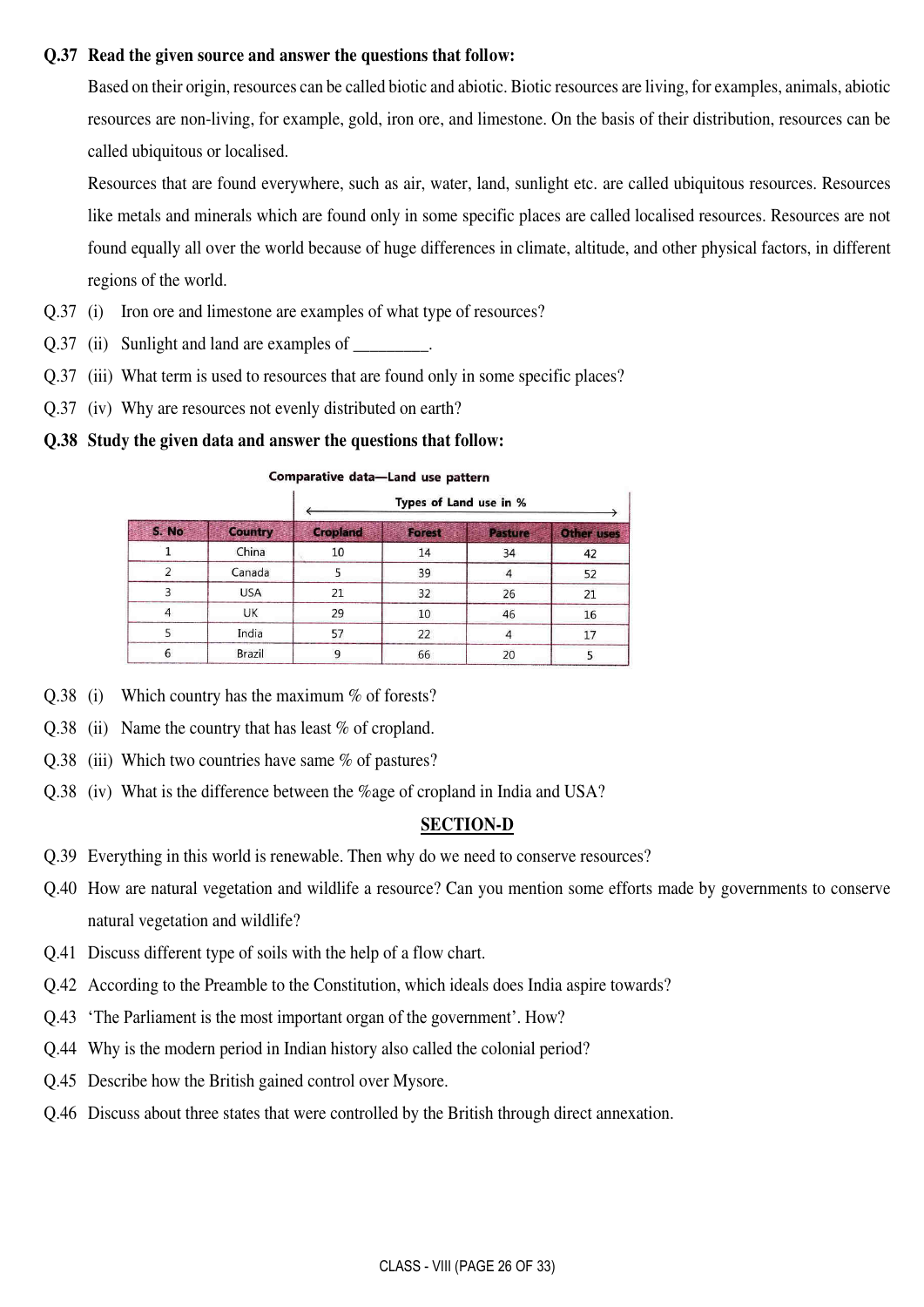### **SECTION-E**

- Q.47 On the outline political map of India, mark (with pencil only) the following:
	- (a) Three Presidencies of the Colonial Period
	- (b) Areas of Alluvial Soil
	- (c) Cotton producing States
	- (d) Tripura and its capital
	- (e) State where the First Carnatic War was fought
	- (f) Battle of Plassey
	- (g) Northern Sarkars
	- (h) Area under Portuguese

**Complete the above mention chapters in the Student Activity Workbook.**  ÷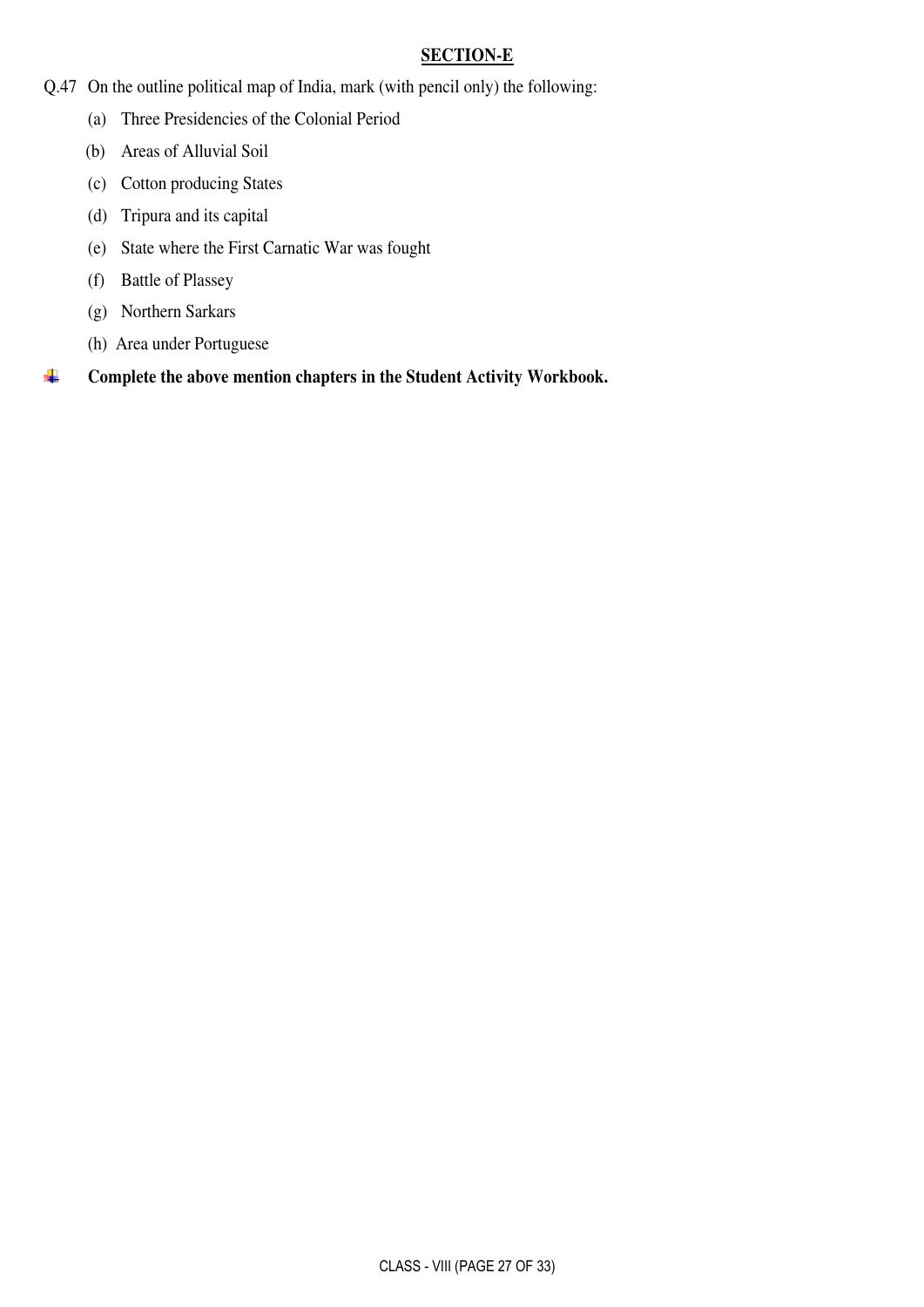### **PUNJABI**

### ਆਵਧਿਕ ਪ੍ਰੀਖਿਆ ਦਾ ਪਾਠਕ੍ਰਮ:

ਵਰਨਮਾਲਾ ਅਤੇ ਅਣਡਿੱਠਾ ਪੈਰ੍ਹਾ। ਸਾਹਿਤ (ਪਾਠ ਪੁਸਤਕ): ਪਾਠ-1 ਤੋਂ 4 ਵਿਆਕਰਨ: ਪਾਨ–1 ਤੋਂ 4

## ਪ੍ਰ.1 ਅਣਡਿਠਾ ਪੈਰ੍ਹਾ

"ਕੁਦਰਤ ਵਿੱਚ ਕਾਹਲ ਬਿਲਕੁਲ ਨਹੀਂ।ਕੁਦਰਤ ਦੇ ਭੇਦਾਂ ਨੂੰ ਲਭਣ ਵਾਲੇ ਖੋਜੀ ਇਹ ਦਸਦੇ ਹਨ ਕਿ ਇਹ ਸਾਰੀ ਸ਼੍ਰਿਸ਼ਟੀ ਇੱਕ ਦਿਨ ਵਿੱਚ ਪੈਦਾ ਨਹੀਂ ਹੋਈ।ਅੱਗ ਦੇ ਗੋਲੇ,ਸੂਰਜ ਤੋਂ ਟੁੱਟ ਕੇ ਲੱਖਾਂ ਸਾਲਾਂ ਵਿੱਚ ਠੰਡੇ ਹੋਣ **ਕਾਰਜ ਪਰਚੀ** 

ਤੋਂ ਬਾਅਦ ਹੋਲੀ ਹੋਲੀ ਇੱਥੇ ਬਨਸਪਤੀ ਅਤੇ ਜੀਵ-ਜੰਤੂ ਪੈਦਾ ਹੋਏ।ਵਰਤਮਾਨ ਯੁੱਗ ਵਿੱਚ ਮਨੁੱਖ ਦੇ ਜੀਵਨ ਵਿੱਚ ਕਾਹਲੇਪਨ ਦੀ ਰੁੱਚੀ ਪੈਦਾ ਹੋ ਗਈ ਹੈ।ਇਹ ਕਾਹਲ ਅਤੇ ਬੇਸਬਰਾਪਨ ਉਸ ਨੂੰ ਬੇਚੈਨ ਕਰ ਰਿਹਾ ਹੈ ।ਅੱਜ ਪੂੰਜੀਵਾਦੀ ਦੌਰ ਵਿੱਚ ਜਿਉਣ ਵਾਲਾ ਮਨੁੱਖ ਅਸੰਤੋਖ ਅਰਾਜਕਤਾ, ਕਤਲੋਗਾਰਤ ਅਤੇ ਨਸ਼ਿਆਂ ਵਿੱਚ ਪੈ ਕੇ ਆਤਮਘਾਤ ਦੇ ਰਾਹ ਤਰ ਪਿਆਹੈ।ੳਸ ਦੀ ਇਛਾਵਾਂ ਵਧਦੀਆਂ ਜਾ ਰਹੀਆਂ ਹਨ,ਜਿਸ ਕਰਕੇ ਉਹ ਹਰ ਕੰਮ ਵਿੱਚ ਕਾਹਲੀ ਕਰ ਰਿਹਾ ਹੈ। ਇਹ ਛੇਤੀ ਤੋਂ ਛੇਤੀ ਅਮੀਰ ਹੋਣਾ ਚਾਹੁੰਦਾ ਹੈ। ਇਸ ਲਈ ਚੋਰ ਬਾਜਾਰੀ, ਰਿਸ਼ਵਤਖੋਰੀ ਤੇ ਭ੍ਰਿਸ਼ਟਾਚਾਰ ਵਰਗੀਆਂ ਬੁਰਾਈਆਂ ਦਾ ਸ਼ਿਕਾਰ ਹੋ ਰਿਹਾ ਹੈ। ਇਹ ਸਾਰਾ ਕੁੱਝ ਉਸਦੀ ਕਾਹਲੀ ਨਾਲ ਅਮੀਰ ਬਣ ਜਾਣ ਦੀ ਲੋਜਾ ਦਾ ਹੀ ਸਿੱਟੀ ਹੈ।"

### ਪ੍ਰਸ਼ਨ-ੳੱਤਰ:

- (ੳ) ਕੁਦਰਤ ਦੇ ਭੇਦਾਂ ਨੂੰ ਲਭਣ ਵਾਲੇ ਖੋਜੀ ਕੀ-ਕੀ ਦਸਦੇ ਹਨ?
- (ਅ) ੜਰਤਮਾਨ ਯੁੱਗ ਵਿੱਚ ਮਨੁੱਖ ਦੇ ਜੀਵਨ ਵਿੱਚ ਕਿਸ ਤਰ੍ਹਾਂ ਦੀ ਰੁੱਚੀ ਪੈਦਾ ਹੋ ਗਈ ਹੈ?ਇਹ ਰੁੱਚੀ ਉਸ ਨੂੰ ਕੀ ਕਰ ਰਹੀ ਹੈ?
- (ੲ) ਅੱਜ ਦੇ ਪੁੰਜੀਵਾਦੀ ਦੌਰ ਵਿੱਚ ਜਿਉਣ ਵਾਲਾ ਮਨੁੱਖ ਕਿਸ ਰਾਹ ਤੇ ਤੁਰ ਪਿਆ ਹੈ?
- (ਸ) ਮਨੁੱਖ ਛੇਤੀ ਤੋਂ ਛੇਤੀ ਕੀ ਹੋਣਾ ਚਾਹੁੰਦਾ ਹੈ ? ਉਸ ਲਈ ਉਹ ਕਿਨ੍ਹਾਂ ਬੁਰਾਈਆਂ ਦਾ ਸ਼ਿਕਾਰ ਹੋ ਗਿਆ ਹੈ?
- (ਹ) ਉਪਰੋਕਤ ਪੈਰੇ ਦਾ ਢੁੱਕਵਾਂ ਸਿਰਲੇਖ ਲਿਖੋ।
- ਪ੍ਰ.2 ਵਰਨਮਾਲਾ ਨੂੰ ਵਰਗਾਂ ਵਿੱਚ ਲਿਖੋ।
- ਪ੍ਰ.3 ਕੰਨਾਂ, ਬਿਹਾਰੀ,ਔਂਕੜ,ਬਿੰਦੀ, ਟਿੱਪੀ ਅਤੇ ਅੱਧਕ ਮਾਤਰਾਵਾਂ ਦੇ ਦਸ ਅੱਖਰ ਲਿਖੋ।
- ਪ੍ਰ.4 ਸਾਡੇ ਦੇਸ਼ ਵਿੱਚ ਕਈ ਤਰ੍ਹਾਂ ਦੀਆਂ ਭਾਸ਼ਾਵਾਂ ਬੋਲੀਆਂ ਜਾਂਦੀਆਂ ਹਨ। ਹੇਠਾਂ ਦਿੱਤੇ ਲੋਕ ਕਿਹੜੀ ਭਾਸ਼ਾ ਬੋਲਦੇ ਹੋਣਗੇ? ਸੋਚੋ ਅਤੇ ਲਿਖੋ।

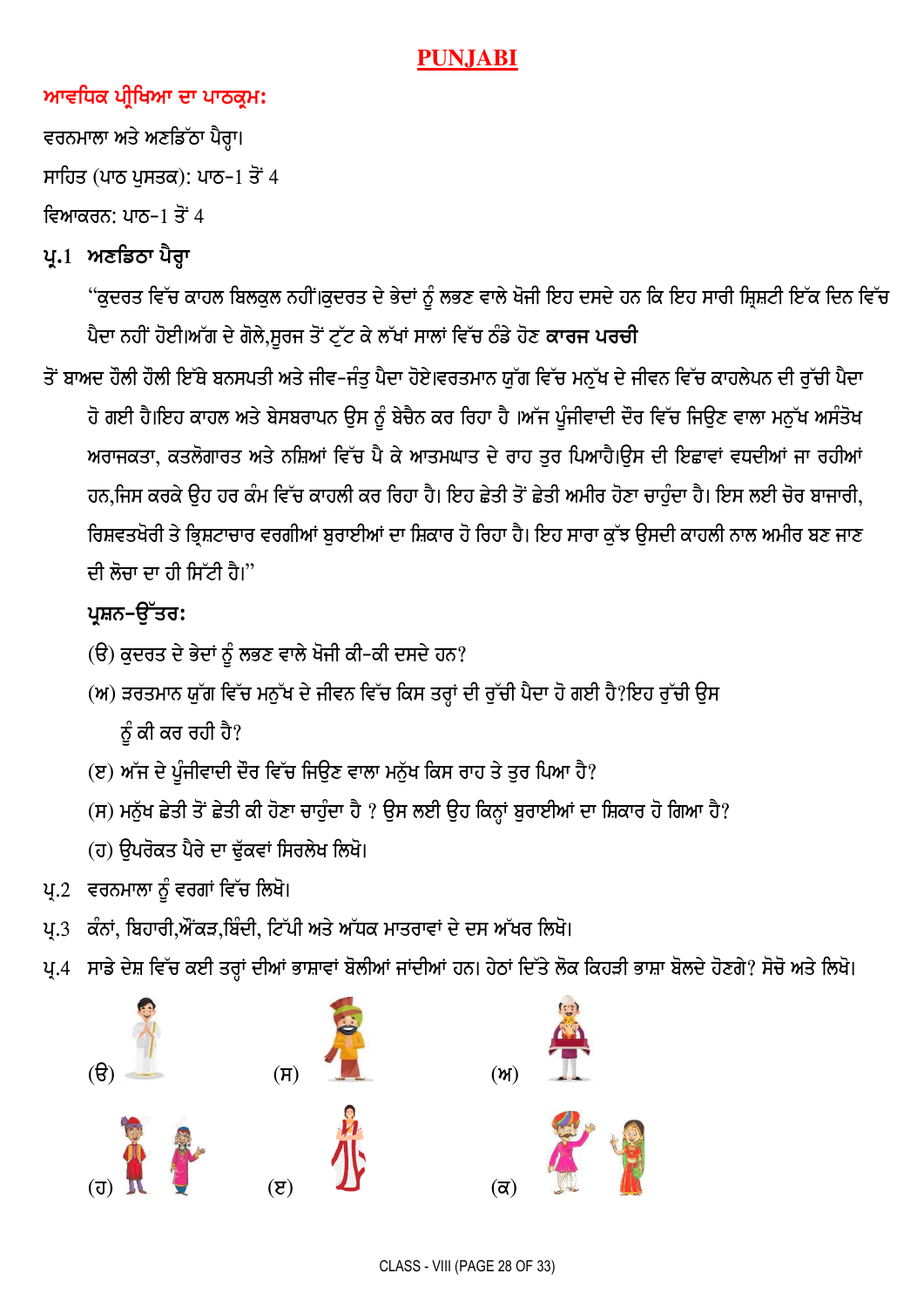- ਪ੍ਰ.5 ਆਪਣੇ ਘਰ ਦੇ ਜੀਆਂ ਤੋਂ ਆਪਣੇ ਬਚਪਨ ਦੀਆਂ ਚੁਲਬੁਲੀਆਂ ਸ਼ਰਾਰਤਾਂ ਬਾਰੇ ਪੁੱਛੋ ਅਤੇ 'ਮੇਰੇ ਬਚਪਨ ਦੀਆਂ ਸ਼ਰਾਰਤਾਂ' ਸਿਰਲੇਖ ਹੇਠ ਇੱਕ ਪੈਰਾ ਬਣਾ ਕੇ ਲਿਖੋ।
- ਪ੍ਰ.6 ਤੁਹਾਡੇ ਘਰ ਜਿਹੜਾ ਵੀ ਅਖ਼ਬਾਰ ਆਉਂਦਾ ਹੈ ਉਸਦਾ ਦਾ ਨਾਂ,ਕੁੱਲ ਪੰਨੇ, ਭਾਸ਼ਾ ਅਤੇ ਮੌਸਮ ਦੀ ਜਾਨਕਾਰੀ (ਦਸ ਦਿਨ ਲਗਾਤਾਰ) ਕਾਪੀ ਤੇ ਤਰੀਕ ਪਾ ਕੇ ਨੋਟ ਕਰੋ।
- ਪ੍ਰ.7 ਰੋਬੋਟ ਸਾਡੀ ਹਰ ਕੰਮ ਵਿੱਚ ਸਹਾਇਤਾ ਕਰਦਾ ਹੈ।ਇਸਨੇ ਸਾਡਾ ਜੀਵਨ ਸੁਖੀ ਅਤੇ ਅਰਾਮਦਾਇਕ ਬਣਾ ਦਿੱਤਾ ਹੈ।ਕੀ ਇਸਦੇ ਕੁਝ ਬੁਰੇ ਪ੍ਰਭਾਵ ਵੀ ਹੋ ਸਕਦੇ ਹਨ? ਆਪਣੇ ਸ਼ਬਦਾਂ ਵਿੱਚ ਲਿਖੋ। $(100 \text{ m}$ ਬਦ)।
- ਪ੍ਰ.8 ਹੇਠਾਂ ਦਿੱਤੇ ਚਿੱਤਰਾਂ ਨੂੰ ਪਛਾਣ ਕੇ ਦੱਸੋ ਕਿ ਇਹ ਕਿਹੜੀ ਕਹਾਣੀ ਹੈ? ਇਸ ਕਹਾਣੀ ਨੂੰ ਸਿੱਖਿਆ ਸਹਿਤ ਆਪਣੇ ਸ਼ਬਦਾਂ ਚ ਲਿਖੋ।





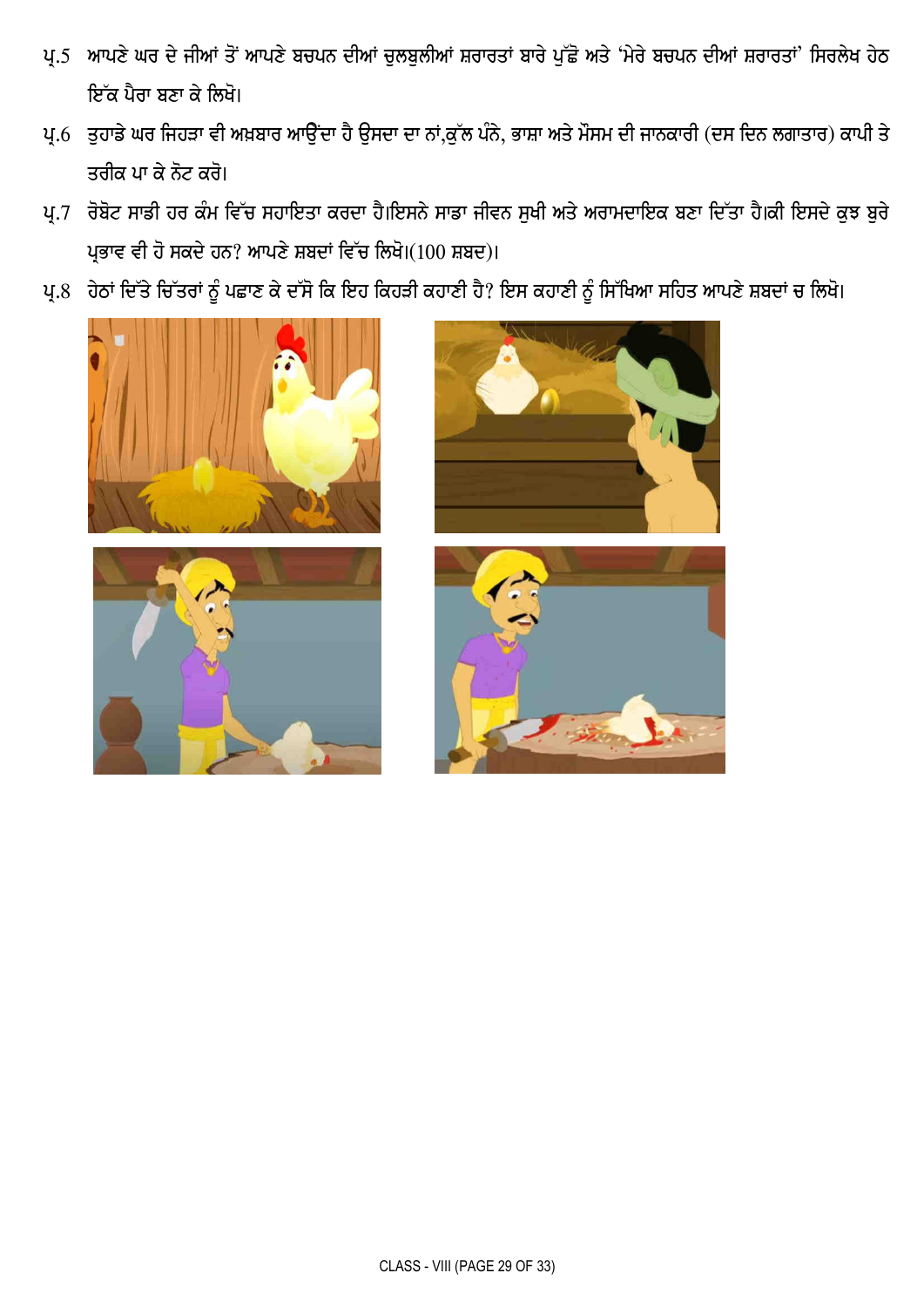### **ICT**

### **SYLLABUS FOR PERIODIC TEST-1:**

- **CH-1 COMPUTER NETWORKS**
- **CH-2 ACCESS: CREATING A DATABASE**
- **CH-3 ACCESS: TABLES AND FORMS**

### **Q.1 Tick() the correct option:**

- 1. The command center of access file that appears when you create or open the MS Access database file.
	- (a) Database Window (b) Query Window (c) Design View Window (d) Switchboard
- 2. After entering all fields required for a table, if you realize that the third field is not needed, how will you remove?
	- (a) You need to delete the whole tab, there is no method to remove a particular field only.
	- (b) Delete all the fields from third downwards and re-enter the required fields again.
	- (c) Select the third column in datasheet view then delete
	- (d) Select the third row in table design view then delete
- 3. To create relationship between two tables
	- (a) drag the primary key of a table into foreign key of another table
	- (b) drag the foreign key of a table into the primary key of another table
	- (c) drag any field from parent table and drop on child table
	- (d) Any of above can be done to create relationship .
- 4. Which of the following database object produces the final result to present?
	- (a) Forms (b) Reports (c) Queries (d) Tables
- 5. What is a Form in MS ACCESS?
	- (a) It is a printed page where users will write their data to fill it up
	- (b) It is an input screen designed to make the viewing and entering data easier
	- (c) This is an important part of database used by analysts to draw conclusions
	- (d) All of above
- 6. The key uniquely identifies each record in a table.
- (a) Primary key (b) Key word (c) Filed name (d) All of above 7. Which of the following can be an example of a database? (a) Address book of all the suppliers of a company (c) Records of daily sales transactions of a company (b) Salary sheet of all the employees of a company (d) All of above 8. Which type of field is incremented automatically?
- (a) Auto Elevate (b) AutoNumber (c) Auto Increment (d) Auto Value 9. Which is the valid data type in Access? (a) Number (b) Text (c) Currency (d) All of the above 10. In MS Access "Lookup Wizard" is used to (a) to select from previous values (c) to select value from another table (b) to select values from Excel Sheet (d) Not a valid Data Type

CLASS - VIII (PAGE 30 OF 33)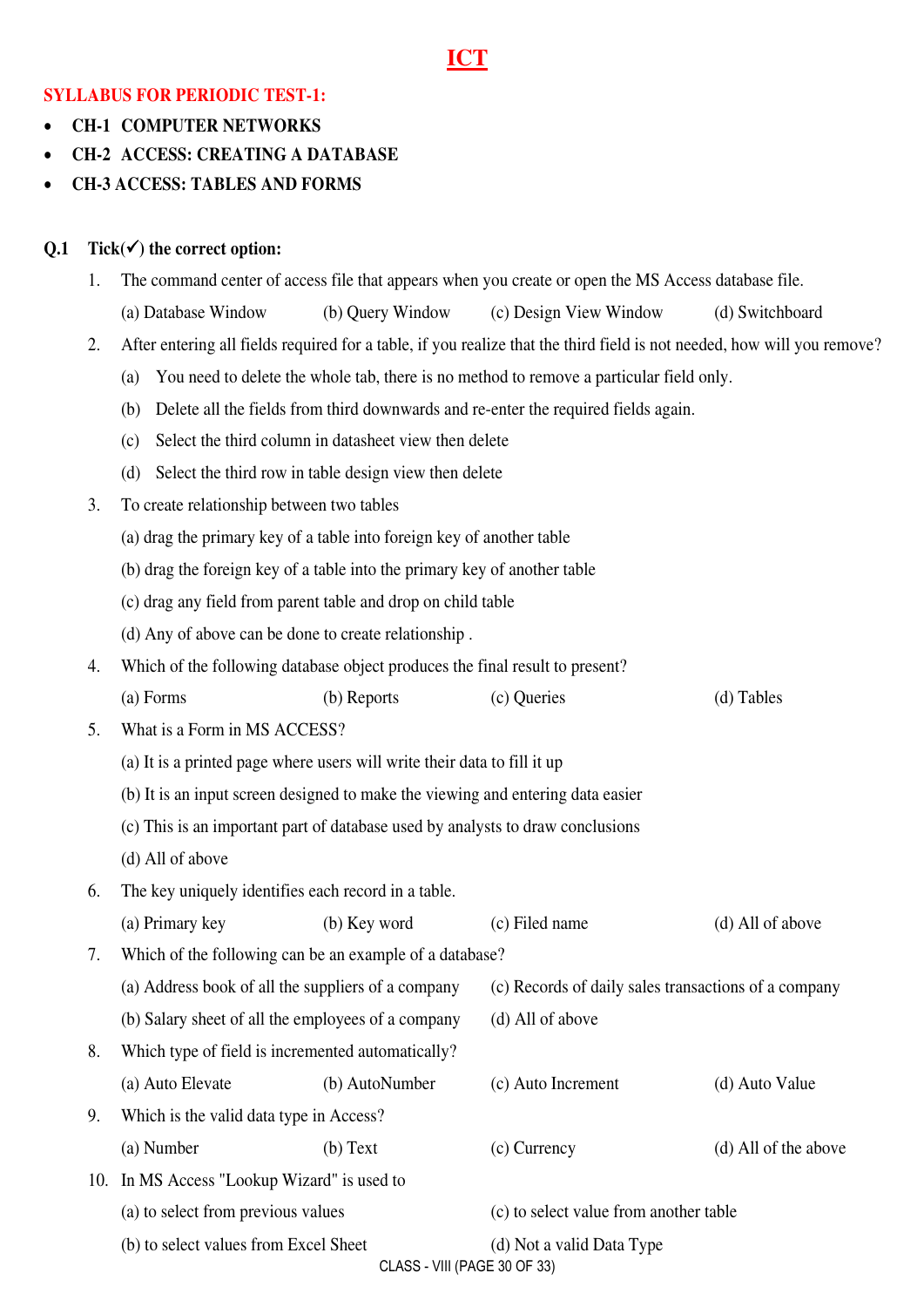| 11. In a database table, the category of information is called ___________ |     |                                                                                                                              |               |                                                                   |                                                                                                                   |  |  |
|----------------------------------------------------------------------------|-----|------------------------------------------------------------------------------------------------------------------------------|---------------|-------------------------------------------------------------------|-------------------------------------------------------------------------------------------------------------------|--|--|
|                                                                            |     | (a) Tuple                                                                                                                    | $(b)$ Field   | (c) Record                                                        | (d) All of above                                                                                                  |  |  |
|                                                                            |     | 12. Which of the following is not a field type in access?                                                                    |               |                                                                   |                                                                                                                   |  |  |
|                                                                            |     | (a) Memo                                                                                                                     | (b) Hyperlink | (c) Ole object                                                    | (d) Lookup wizard                                                                                                 |  |  |
|                                                                            |     | 13. Protocols are?                                                                                                           |               |                                                                   |                                                                                                                   |  |  |
|                                                                            |     | (a) agreements on how communication components communicate                                                                   |               |                                                                   |                                                                                                                   |  |  |
|                                                                            |     | (b) logical communication channels for transferring data                                                                     |               |                                                                   |                                                                                                                   |  |  |
|                                                                            |     | (c) physical communication channels sued for transferring data                                                               |               |                                                                   |                                                                                                                   |  |  |
|                                                                            |     | (d) none of above                                                                                                            |               |                                                                   |                                                                                                                   |  |  |
|                                                                            |     | 14. Raman has some data in his mobile and he wants to send that data in his friend's laptop. Which type of network it<br>is? |               |                                                                   |                                                                                                                   |  |  |
|                                                                            |     | $(a)$ LAN                                                                                                                    | $(b)$ PAN     | $(c)$ MAN                                                         | (d) None of the above                                                                                             |  |  |
|                                                                            |     | 15. Which of the following statements are true about bus topology?                                                           |               |                                                                   |                                                                                                                   |  |  |
|                                                                            |     | (i) Cost effective                                                                                                           |               | (iii) Difficult to expand the network.                            |                                                                                                                   |  |  |
|                                                                            |     | (ii) faster communication                                                                                                    |               | (iv) Easy to install                                              |                                                                                                                   |  |  |
|                                                                            |     | $(a)$ (i), (ii) and (iii) are correct                                                                                        |               | $(c)$ (i) and (iv) are correct                                    |                                                                                                                   |  |  |
|                                                                            |     | $(b)$ (i) and (iii) are correct                                                                                              |               | (d) None of the above                                             |                                                                                                                   |  |  |
|                                                                            | 16. | Which of the following devices is not a Networking Device?                                                                   |               |                                                                   |                                                                                                                   |  |  |
|                                                                            |     | $(a)$ Hub                                                                                                                    | (b) Switch    | $(c)$ Bridge                                                      | (d) None of the these                                                                                             |  |  |
|                                                                            |     | 17. Bluetooth is an example of ____________.                                                                                 |               |                                                                   |                                                                                                                   |  |  |
|                                                                            |     | (a) Wide Area Network                                                                                                        |               |                                                                   |                                                                                                                   |  |  |
|                                                                            |     | (b) Virtual Private Network                                                                                                  |               |                                                                   |                                                                                                                   |  |  |
|                                                                            |     | (c) Local Area Network                                                                                                       |               |                                                                   |                                                                                                                   |  |  |
|                                                                            |     | (d) Personal Area Network                                                                                                    |               |                                                                   |                                                                                                                   |  |  |
|                                                                            |     | 18. A device which can be connected to a network without using cable is called______.                                        |               |                                                                   |                                                                                                                   |  |  |
|                                                                            |     | (a) Distributed device                                                                                                       |               | (b) Centralized device (c) Open-source device (d) Wireless device |                                                                                                                   |  |  |
|                                                                            | 19. | The largest geographic area a wide area network (WAN) can span is _____.                                                     |               |                                                                   |                                                                                                                   |  |  |
|                                                                            |     | $(a)$ a town                                                                                                                 | (b) a state   | (c) a country                                                     | (d) the world                                                                                                     |  |  |
|                                                                            | 20. | Which of the following protocol below are suited for email retrieval?                                                        |               |                                                                   |                                                                                                                   |  |  |
|                                                                            |     | $(a)$ POP3                                                                                                                   | $(b)$ IMAP    | (c) FTP                                                           | (d) Both a and b                                                                                                  |  |  |
| Q <sub>2</sub>                                                             |     | <b>Answer the following:</b>                                                                                                 |               |                                                                   |                                                                                                                   |  |  |
|                                                                            | (a) | Define the term Topology.                                                                                                    |               |                                                                   |                                                                                                                   |  |  |
|                                                                            | (b) | Neha and Priya are working on separate computers in the school computer lab. Neha wants to see a file created by             |               |                                                                   |                                                                                                                   |  |  |
|                                                                            |     |                                                                                                                              |               |                                                                   | Priya on her computer. Can Neha access the computer of Priya? If yes, tell her which network she can use for this |  |  |
|                                                                            |     | purpose?                                                                                                                     |               |                                                                   |                                                                                                                   |  |  |

 $Q.2$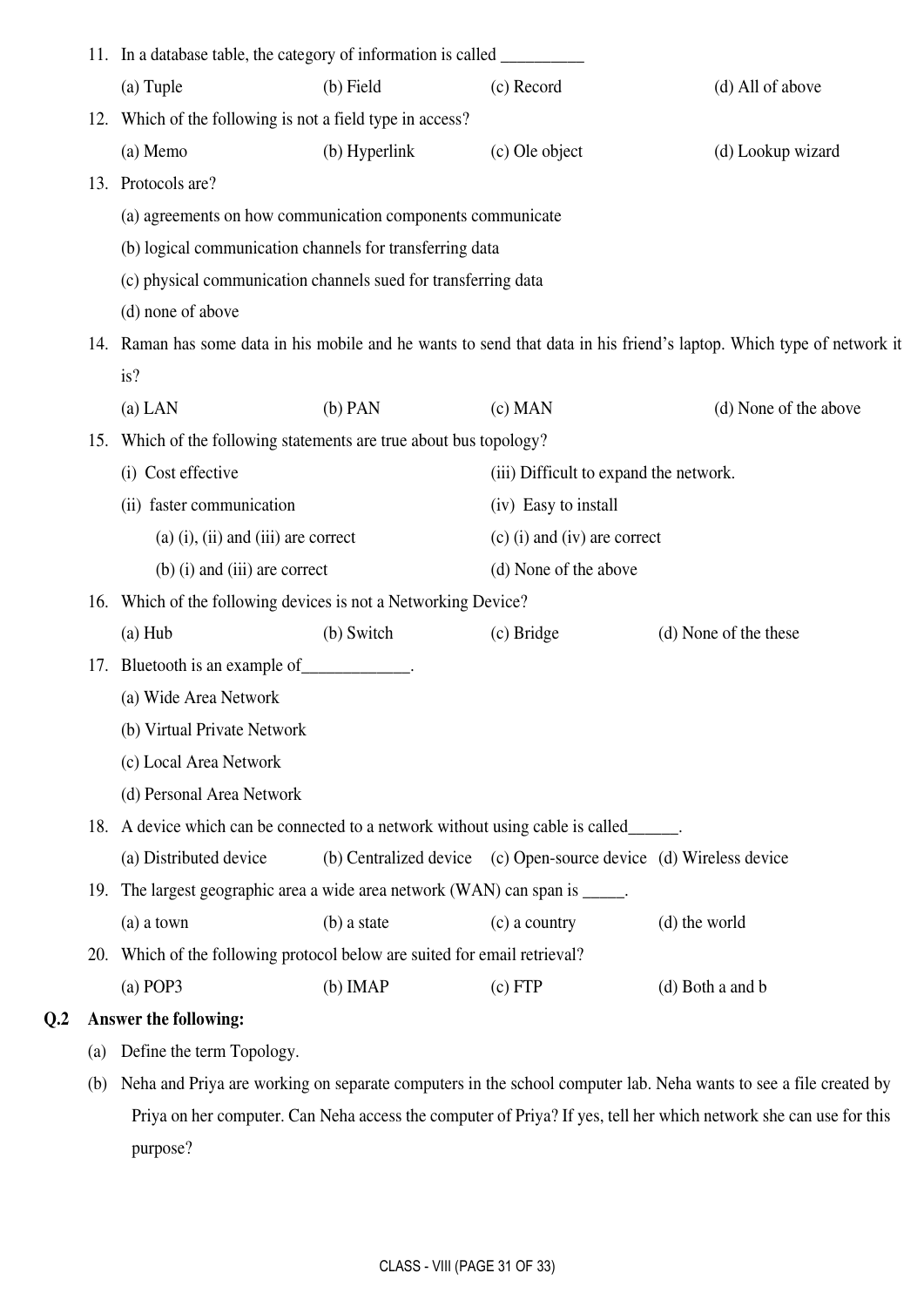(c) Create a table using the Design view, containing following fields in it:

| <b>Field Name</b>     | Data Type         | <b>Description</b> |
|-----------------------|-------------------|--------------------|
| Last Name             | <b>Short Text</b> |                    |
| First Name            | Short Text        |                    |
| Date of Birth         | Date              |                    |
| Qualification         | <b>Short Text</b> |                    |
| Address               | Long Text         |                    |
| Date of Joining       | Date              |                    |
| <b>Contact Number</b> | Number            |                    |

- (i) Create a database 'Introduction' and save it in a folder.
- (ii) Add suitable description for each field name.
- (iii) Now enter 20 records in the table.
- (iv) Save the table as 'Personal Information'.
- (d) Ruchi has created three tables. These tables are as follows:

| Table 1          | <b>Table 2</b>                               | Table 3 |
|------------------|----------------------------------------------|---------|
| Emp_no, Emp_name | Designation, Department   Emp_no, Contact_no |         |

Which two tables can she create a relationship and why?

### **NARC (NATIONAL ALL ROUNDER CHAMPIONSHIP) - 2022**



Largest National Level Online Inter-school Competition to achieve National Education Policy 2020 Goals

- 1. National All Rounder Championship is an event aimed at the holistic development of each & every Indian child.
- 2. It is organized for children aged 5 to 14 years.
- 3. Event format is 100% digital & online.
- 4. The event includes 20 age-appropriate activities across 5 development themes.
	- Each development theme involves 4 activities. Activities are age-appropriate for the development milestone, i.e., activity for a 5-year-old will be different from the activity for a 14-year-old.
	- Cognitive skills. e.g., Speed Cubing.
	- Socio-emotional skills. e.g., Gender bias.
	- Language & communication skills. e.g., Foreign languages.
	- Creativity & imagination skills. e.g., Rap Song.
	- Physical skills. e.g., Martial Arts.
- 5. All the activities will be accessible on our website & Android app without requiring any login id  $\&$ password.
- 6. Every activity comes with a self-learning manual including video tutorials. The children are expected to self-learn the activity  $\&$  submit their best entry online for every activity in the form of photos/videos.